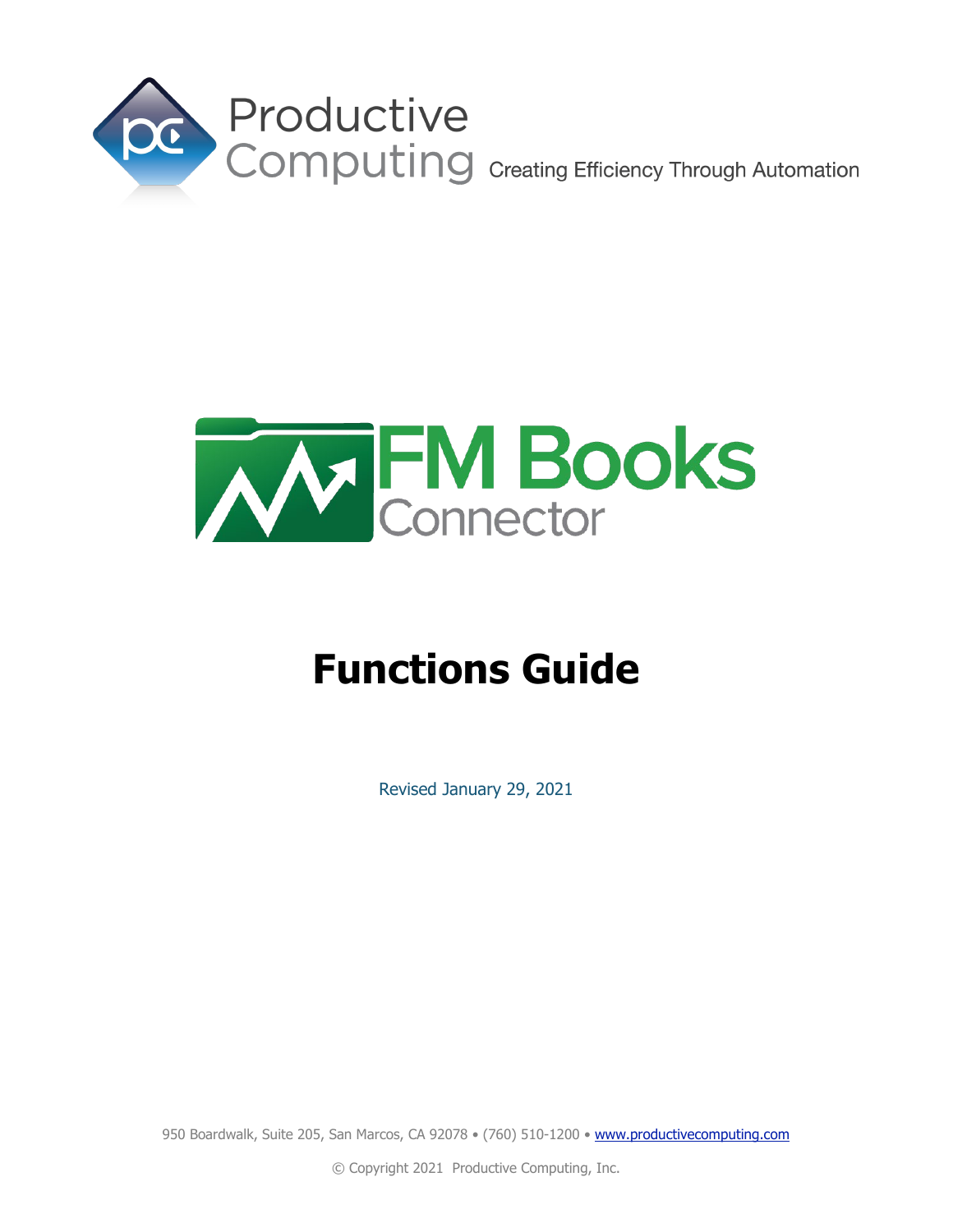# **Table of Contents**

| 4) PCQB_ZModify(XPath; Object; SearchCriteria; Modifications; optFilePath)23 |  |
|------------------------------------------------------------------------------|--|
|                                                                              |  |
|                                                                              |  |
|                                                                              |  |
|                                                                              |  |
|                                                                              |  |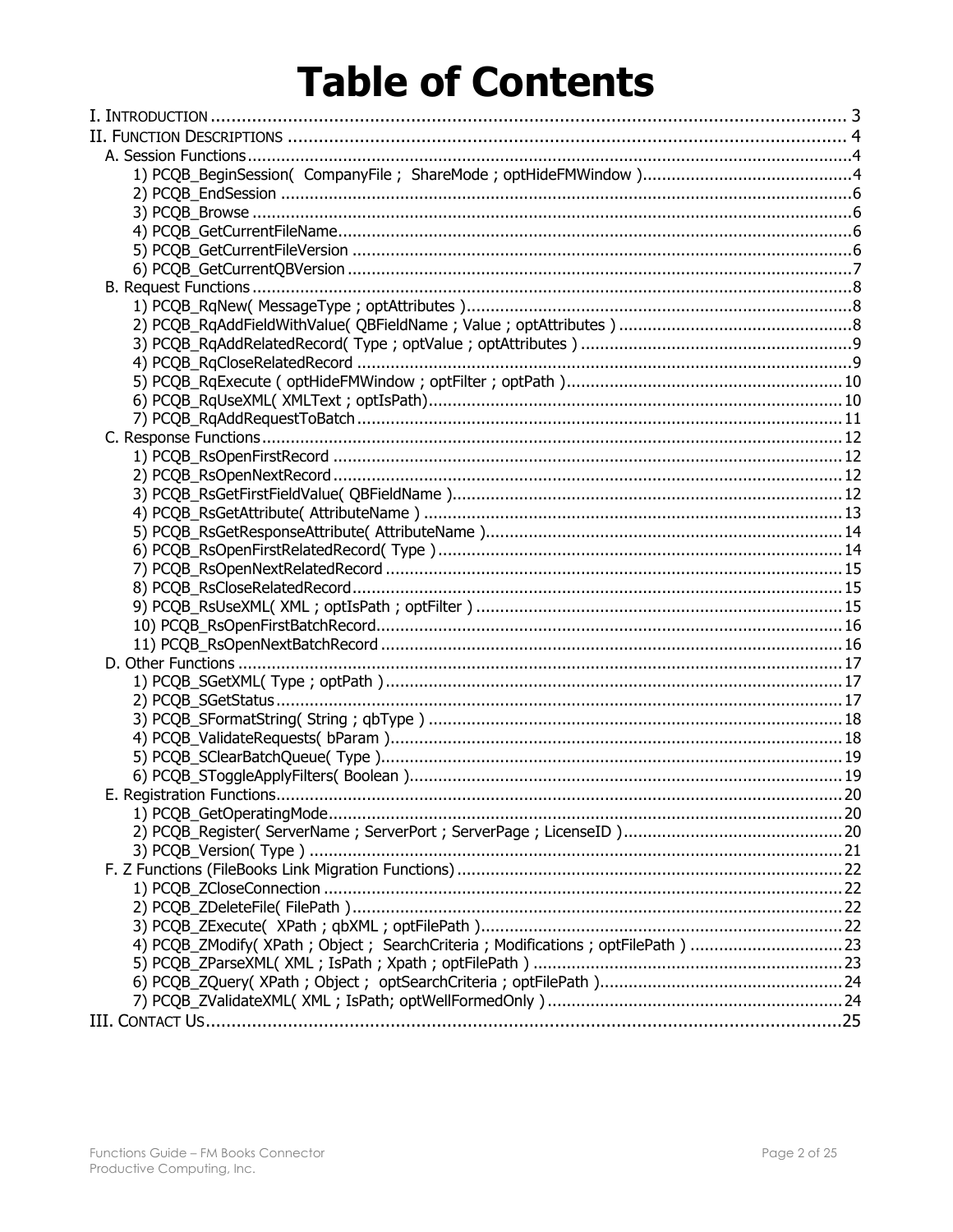## <span id="page-2-0"></span>I. Introduction

## **Description:**

The FM Books Connector plug-in is a powerful tool used to move data between FileMaker® Pro and Intuit® QuickBooks applications. In this Functions Guide we will describe all available FileMaker functions, parameters, return values and error handling.

#### **Intended Audience:**

Intermediate to advanced developers or persons with knowledge of FileMaker Pro or FileMaker Pro Advanced, especially in the areas of scripting, calculations and relationships as proper use of the plug-in requires that FileMaker integration scripts be created in your FileMaker solution.

## **Successful Integration Practices:**

- 1) Familiarize yourself with basic accounting practices and QuickBooks
- 2) Read the Developer's Guide: [https://www.productivecomputing.com/documents/FM\\_Books\\_Connector/Developers\\_Guide\\_FM\\_Books\\_Co](https://www.productivecomputing.com/documents/FM_Books_Connector/Developers_Guide_FM_Books_Connector.pdf) [nnector.pdf](https://www.productivecomputing.com/documents/FM_Books_Connector/Developers_Guide_FM_Books_Connector.pdf)
- 3) Read the Functions Guide: [https://www.productivecomputing.com/documents/FM\\_Books\\_Connector/Functions\\_Guide\\_FM\\_Books\\_Con](https://www.productivecomputing.com/documents/FM_Books_Connector/Functions_Guide_FM_Books_Connector.pdf) [nector.pdf](https://www.productivecomputing.com/documents/FM_Books_Connector/Functions_Guide_FM_Books_Connector.pdf)
- 4) Review articles in our help center: <https://help.productivecomputing.com/help/fm-books-connector>
- 5) Download the demo: <https://www.productivecomputing.com/products/filemaker-quickbooks-integration/>
- 6) Watch our video tutorials on YouTube for installing the plug-in and using the demo file: <https://www.youtube.com/watch?v=zSEh8MerdSw&list=PLF9936A5DB331BCF2>
- 7) Purchase our training course for more detailed instructions: <https://www.productivecomputinguniversity.com/courses/fm-books-connector-for-quickbooks-desktop>
- 8) Use the OSR (Intuit's Onscreen Reference Manual): OSR: <https://static.developer.intuit.com/qbSDK-current/common/newosr/index.html>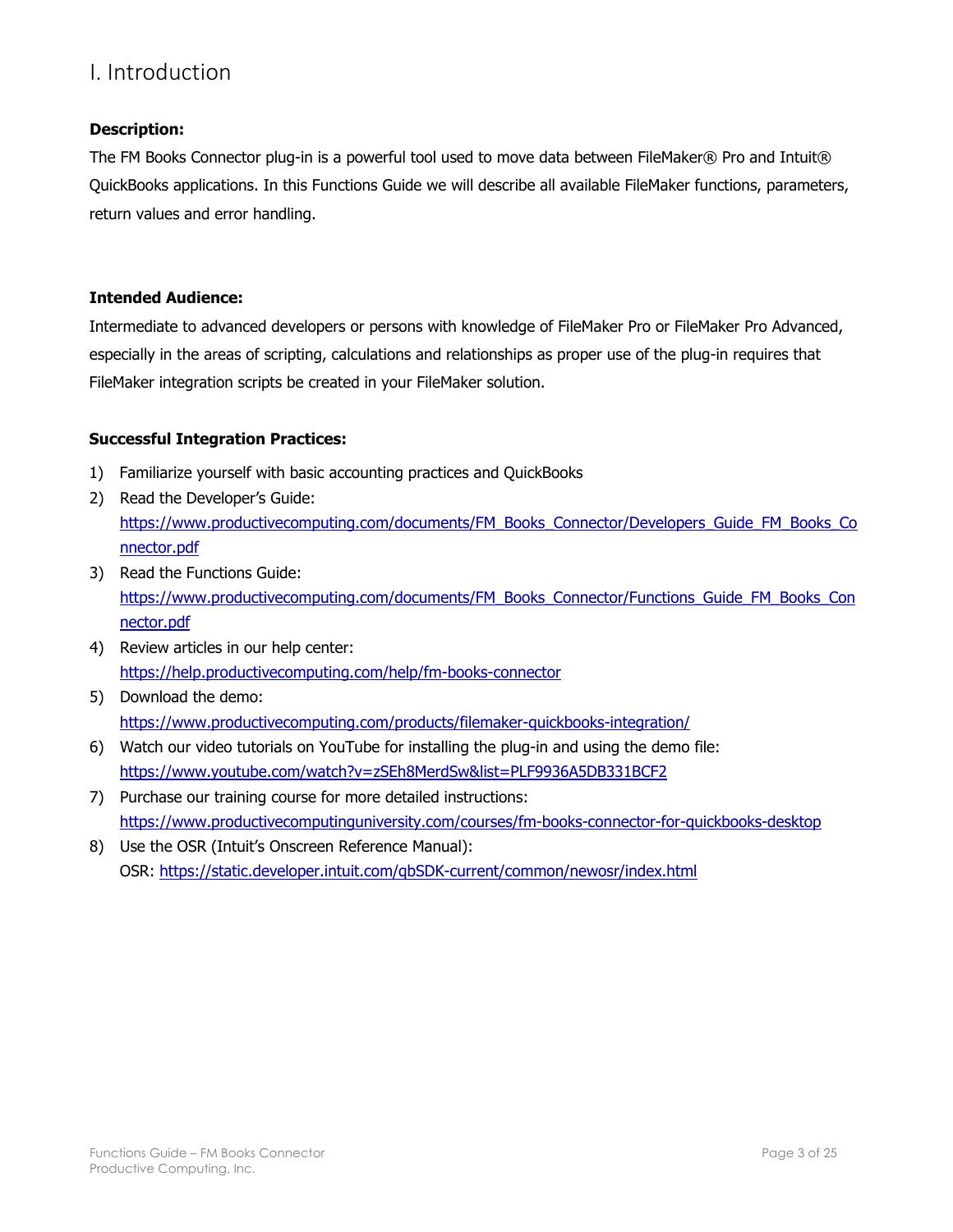# <span id="page-3-0"></span>II. Function Descriptions

<span id="page-3-1"></span>This section of the document describes the available FileMaker plug-in functions for FM Books Connector.

<span id="page-3-2"></span>

| <b>A. Session Functions</b>                                       |                                                                                                                                                                                                                                                                                                                                                                                                                                                                                                                                                                         |  |  |  |
|-------------------------------------------------------------------|-------------------------------------------------------------------------------------------------------------------------------------------------------------------------------------------------------------------------------------------------------------------------------------------------------------------------------------------------------------------------------------------------------------------------------------------------------------------------------------------------------------------------------------------------------------------------|--|--|--|
| 1) PCQB_BeginSession( CompanyFile ; ShareMode ; optHideFMWindow ) |                                                                                                                                                                                                                                                                                                                                                                                                                                                                                                                                                                         |  |  |  |
| <b>Description:</b>                                               |                                                                                                                                                                                                                                                                                                                                                                                                                                                                                                                                                                         |  |  |  |
|                                                                   | This function begins a session working with the specified QuickBooks company file in the specified mode.                                                                                                                                                                                                                                                                                                                                                                                                                                                                |  |  |  |
| <b>Parameters:</b>                                                |                                                                                                                                                                                                                                                                                                                                                                                                                                                                                                                                                                         |  |  |  |
| CompanyFile $=$                                                   | Full path to the desired QuickBooks company file.                                                                                                                                                                                                                                                                                                                                                                                                                                                                                                                       |  |  |  |
|                                                                   | If QuickBooks is already launched with an open company file, this value can be an<br>empty string and FM Books Connector will attach to the currently open company<br>file. If no file is open and no company file is specified, an error will occur. If the<br>company file opened is different than the specified file path, than an error will<br>occur. (If this call succeeds with an empty string for this parameter, or an error is<br>returned, you can obtain the name of the currently open company file by calling<br>the PCQB_GetCurrentFileName function.) |  |  |  |
| Share Mode $=$                                                    | Identifies if QuickBooks will be available to other users while the plug-in has it<br>opened. See Table 1 below for the effects of the QuickBooks mode.                                                                                                                                                                                                                                                                                                                                                                                                                 |  |  |  |
|                                                                   | Following are acceptable values:                                                                                                                                                                                                                                                                                                                                                                                                                                                                                                                                        |  |  |  |
|                                                                   | "Single" which allows the FM Books Connector exclusive access to the QuickBooks<br>file or shares access with the current user.                                                                                                                                                                                                                                                                                                                                                                                                                                         |  |  |  |
|                                                                   | "Multi" which allows the FM Books Connector to share access to the specified<br>company file with other applications, as well as with a user who is interacting<br>directly with the company file through QuickBooks.                                                                                                                                                                                                                                                                                                                                                   |  |  |  |
|                                                                   | If left blank, then a default "DoNotCare" is used which allows either single-user or<br>multi-user mode. If the specified company file is already open, QuickBooks allows<br>the authentication process to proceed. If no company file is open, QuickBooks<br>opens the company file in multi-user mode. If a different company file is already<br>open, an error is returned.                                                                                                                                                                                          |  |  |  |
|                                                                   | optHideFMWindow = Optional - If this parameter = "Y" then the FileMaker Pro window is hidden from<br>the user until the function returns. A dialog is displayed in its place. This should<br>be used when execution takes longer than two (2) seconds.                                                                                                                                                                                                                                                                                                                  |  |  |  |
| <b>Return Values:</b>                                             |                                                                                                                                                                                                                                                                                                                                                                                                                                                                                                                                                                         |  |  |  |
| 0 for success or !!ERROR!!                                        |                                                                                                                                                                                                                                                                                                                                                                                                                                                                                                                                                                         |  |  |  |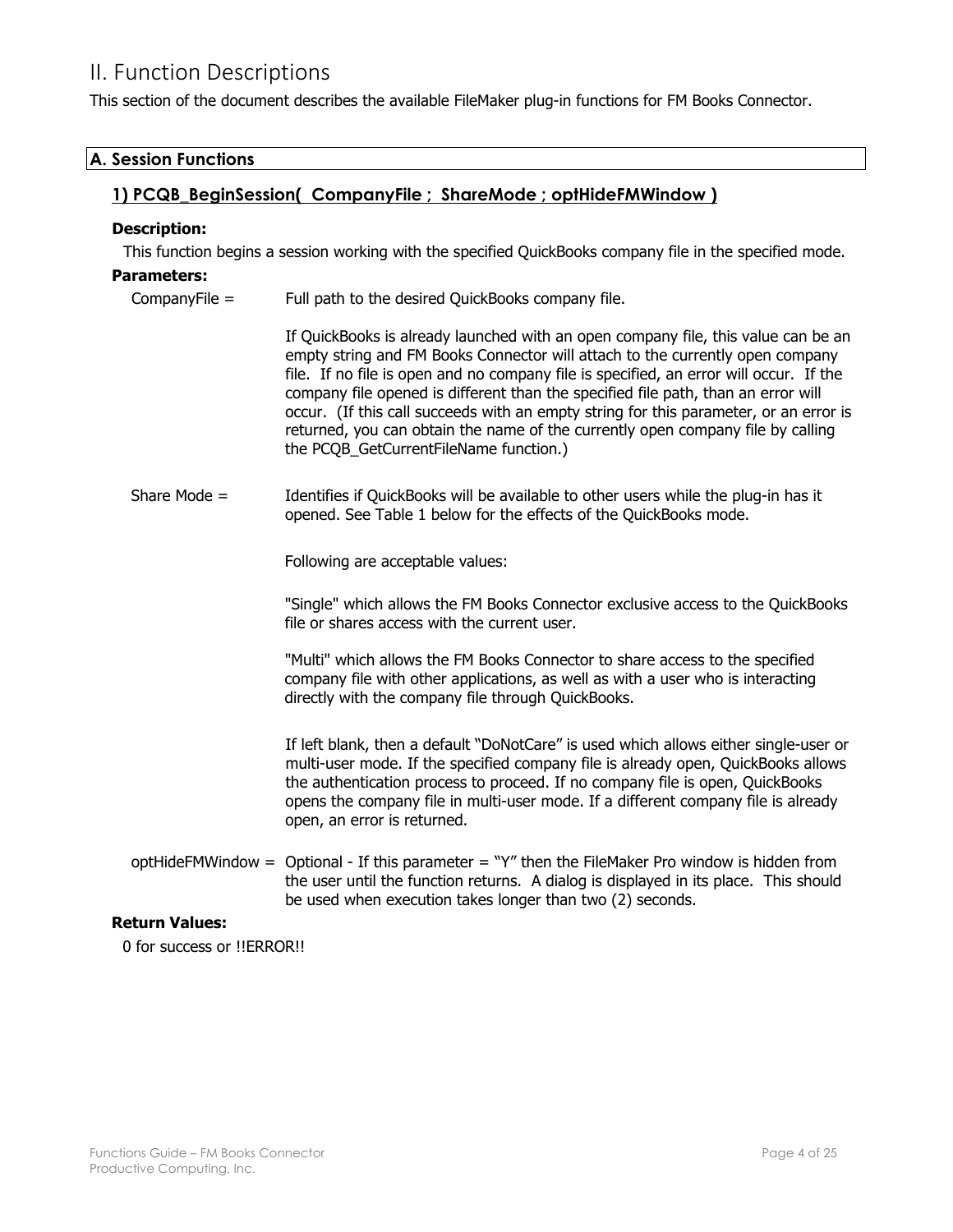| <b>Who started QuickBooks</b> | <b>Selected Mode</b> | Who else may obtain access                                                                                                                     |
|-------------------------------|----------------------|------------------------------------------------------------------------------------------------------------------------------------------------|
| FM Books Connector            | "Single"             | No one else                                                                                                                                    |
| <b>FM Books Connector</b>     | "Multi"              | QuickBooks user on same machine $=$ no access<br>All other integrated applications $=$ access<br>QuickBooks users on other machines $=$ access |
| QuickBooks User               | "Single"             | QuickBooks on same machine = access<br>Only one integrated application $=$ access                                                              |
| QuickBooks User               | "Multi"              | QuickBooks users $=$ access<br>Integrated applications = access                                                                                |

**Table 1 : Effects of mode on QuickBooks operation**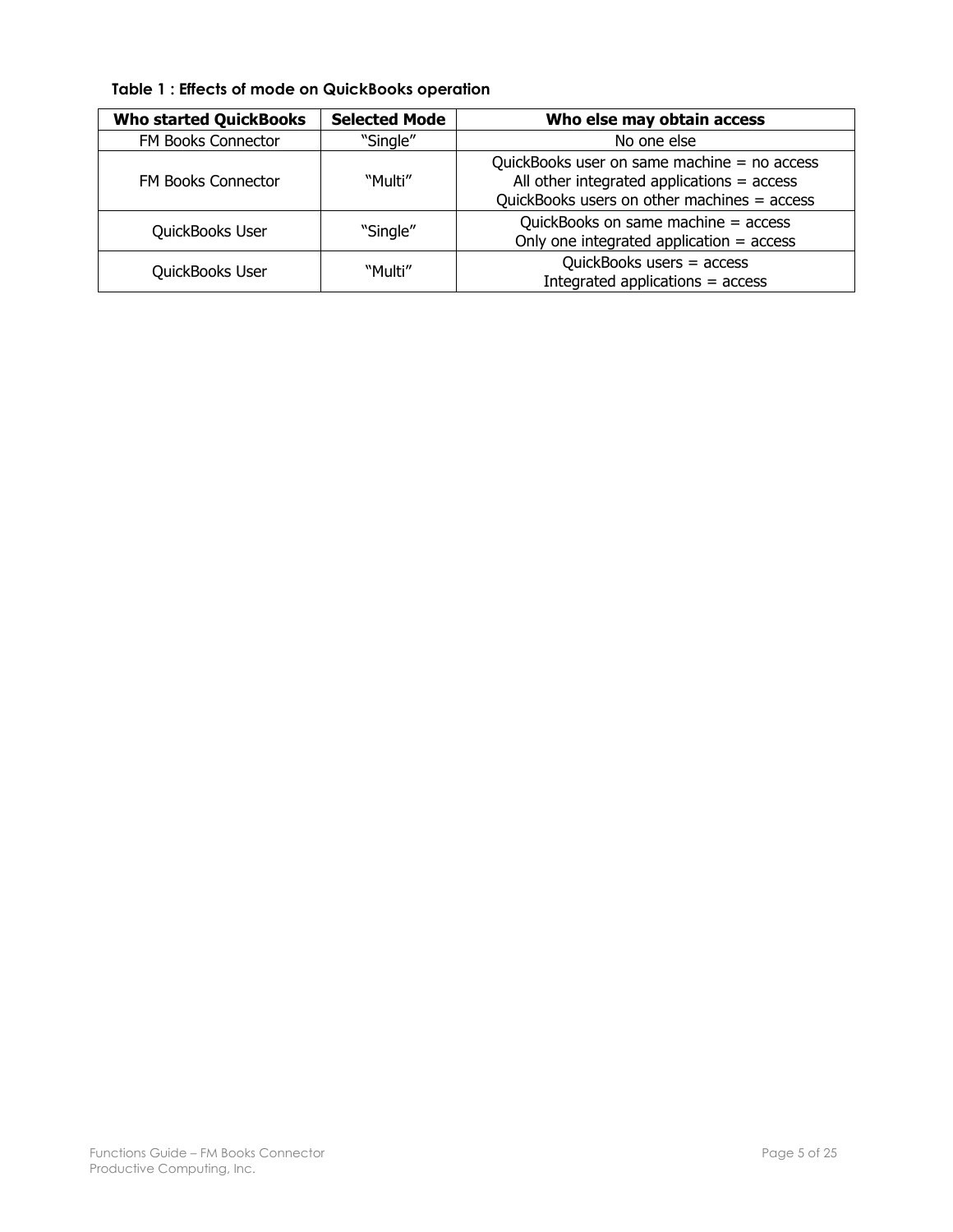## <span id="page-5-0"></span>**2) PCQB\_EndSession**

#### **Description:**

This function ends the current session with the QuickBooks file. After the session is ended, file access is returned to the default for the file.

#### **Parameters:** None.

#### **Return Values:**

0 for success or !!ERROR!!

## <span id="page-5-1"></span>**3) PCQB\_Browse**

#### **Description:**

This function displays file browser dialog for locating a QuickBooks company file. The full path to the select file is returned on 'OK'.

#### **Parameters:** None.

## **Return Values:**

A full path to the selected file is returned.

## <span id="page-5-2"></span>**4) PCQB\_GetCurrentFileName**

#### **Description:**

This function returns the name of the file that is currently attached to the session. There must be a session established in order to return the file name.

#### **Parameters:** None.

#### **Return Values:**

The name of the QuickBooks company file is returned.

## <span id="page-5-3"></span>**5) PCQB\_GetCurrentFileVersion**

#### **Description:**

Use this function to determine which SDK version is supported by the currently opened file. This function is generally used for development and troubleshooting purposes.

#### **Parameters:** None.

#### **Return Values:**

The SDK Version in string format or !!ERROR!!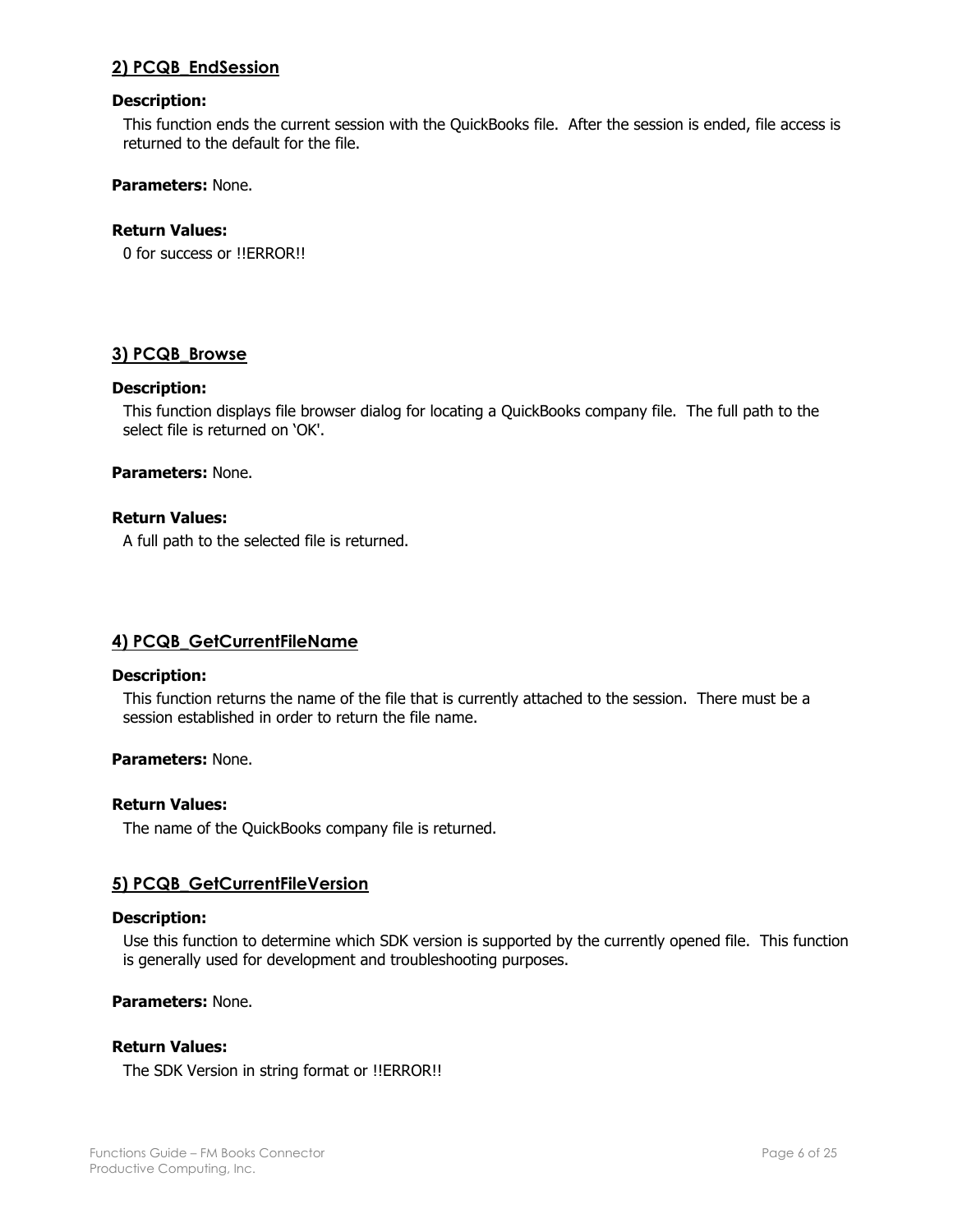## <span id="page-6-0"></span>**6) PCQB\_GetCurrentQBVersion**

## **Description:**

This function returns detailed information about the user's QuickBooks installation and is primarily meant for debugging purposes. In order to use this function you must have a session opened with QuickBooks.

#### **Parameters:** None.

#### **Return Values:**

Returns the string "Unknown" if the plug-in is not synchronized to any QuickBooks installation. Otherwise detailed version information about the QuickBooks installation is returned.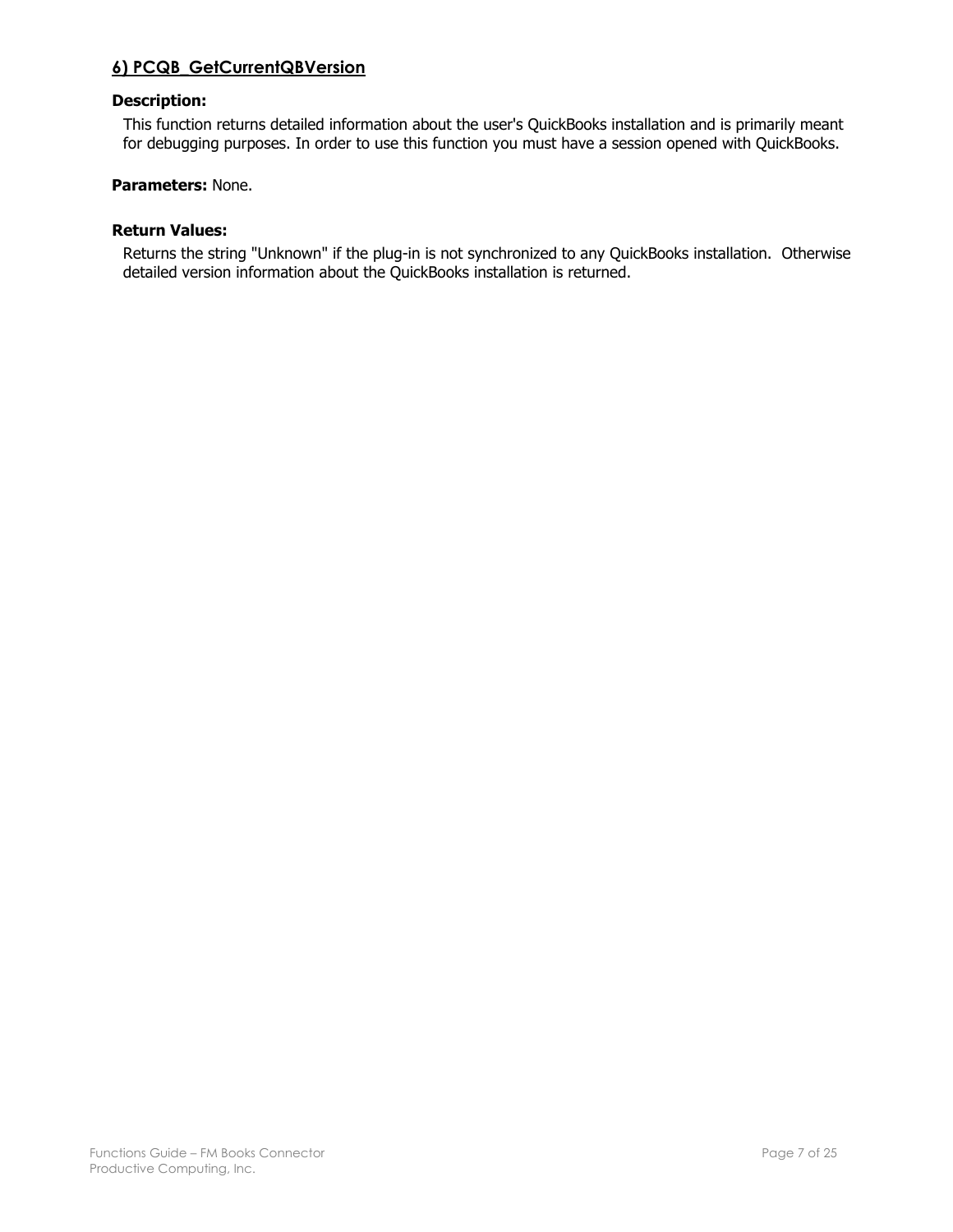## <span id="page-7-1"></span><span id="page-7-0"></span>**B. Request Functions**

## **1) PCQB\_RqNew( MessageType ; optAttributes )**

## **Description:**

This function creates a new request of the desired type.

#### **Parameters:**

| $MessageType =$    | See the 'OSR' for valid Message Types and meanings.                                                                                                                           |
|--------------------|-------------------------------------------------------------------------------------------------------------------------------------------------------------------------------|
| opt Attributes =   | Allows the user to set the attributes of particular nodes in underlying qbXML.<br>Available Attributes for any node are listed in the OSR next to the node in<br>parenthesis. |
| <u>tuva Valoaa</u> |                                                                                                                                                                               |

## **Return Values:**

0 for success, otherwise !!ERROR!!

## <span id="page-7-2"></span>**2) PCQB\_RqAddFieldWithValue( QBFieldName ; Value ; optAttributes )**

#### **Description:**

This function is used to add a field and value to the current request. The function will automatically format the Value parameter for use with QuickBooks if the field identified by the QBFieldName function is of one of the following types:

BOOLTYPE, DATETYPE, DATETIMETYPE, QUANTYPE, PERCENTTYPE, PRICETYP, AMTTYPE, INTTYPE Other types are formatted as entered.

#### **Parameters:**

| $QBFieldName =$  | The name of the QuickBooks field to be added to the request.<br>See the 'OSR' for valid field names.                                                                          |
|------------------|-------------------------------------------------------------------------------------------------------------------------------------------------------------------------------|
| Value $=$        | The value to be inserted for the specified field.                                                                                                                             |
| opt Attributes = | Allows the user to set the attributes of particular nodes in underlying qbXML.<br>Available Attributes for any node are listed in the OSR next to the node in<br>parenthesis. |

Example for an Invoice: PCQB\_RqAddFieldWithValue ("RefNumber" ; TheirInvoicenumber )

## **Return Values**

0 for success, otherwise !!ERROR!!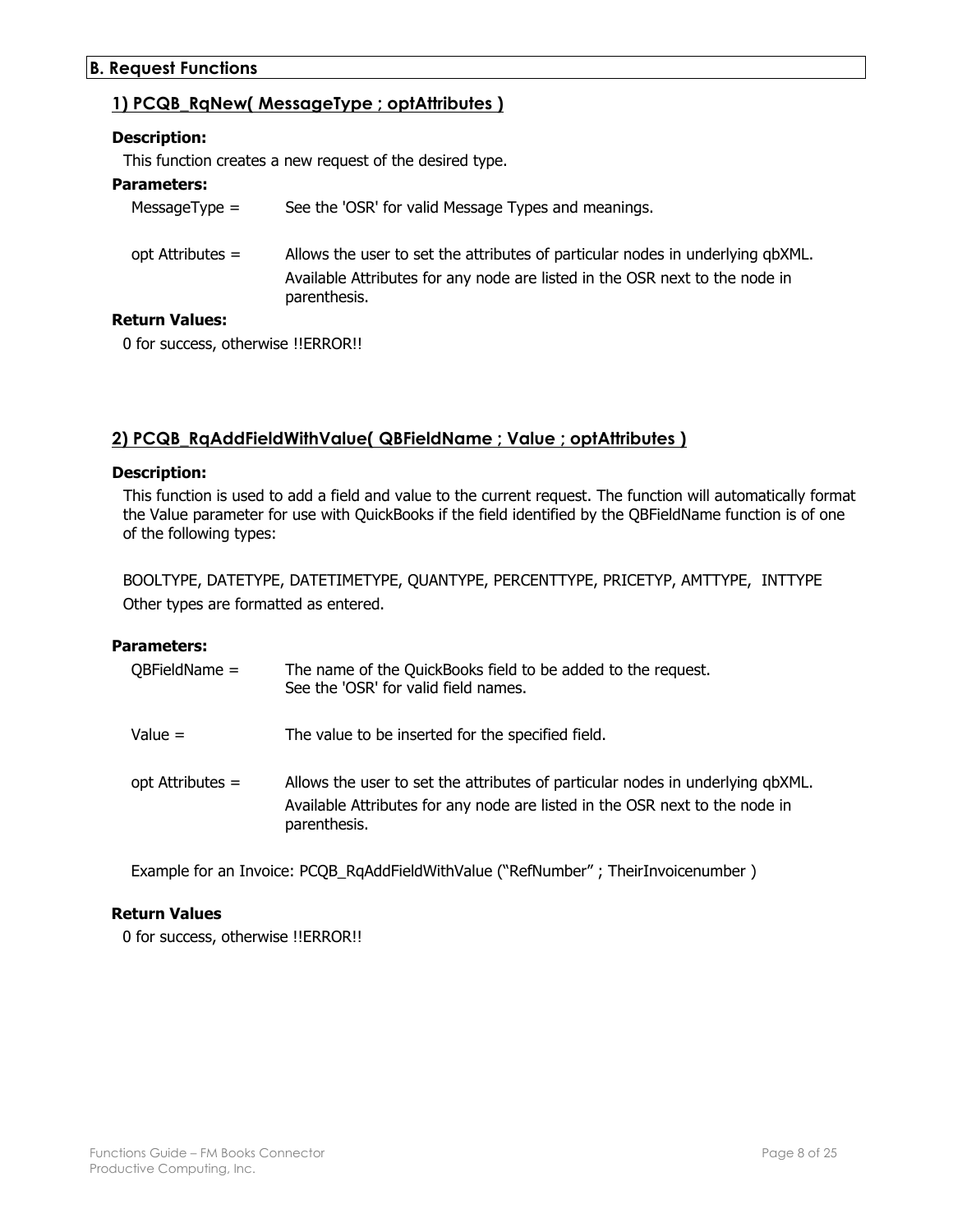## <span id="page-8-0"></span>**3) PCQB\_RqAddRelatedRecord( Type ; optValue ; optAttributes )**

## **Description:**

This function adds related records to the request. The related record becomes active until the PCQB\_RqCloseRelatedRecord function is called. Calls to PCQB\_RqAddFieldWithValue and PCQB\_RqAddRelatedRecord will add fields and records to the currently active record until PCQB\_RqCloseRelatedRecord is called.

\*\*The RqAddRelatedRecord now behaves identical to the RqAddFieldWithValue with the exception that it will create new nodes and apply the optValue to the new node instead of overwriting any current nodes. This is very useful when dealing with 1-n nodes that contain values. See the FullName node in the GeneralDetailReportQuery object in the OSR\*\*.

#### **Parameters:**

| $Type =$         | The type of related record to be added.                                                                                                                                       |  |  |
|------------------|-------------------------------------------------------------------------------------------------------------------------------------------------------------------------------|--|--|
| $optValue =$     | The value to be inserted for the specified field.                                                                                                                             |  |  |
| opt Attributes = | Allows the user to set the attributes of particular nodes in underlying qbXML.<br>Available Attributes for any node are listed in the OSR next to the node in<br>parenthesis. |  |  |
| Returns:         |                                                                                                                                                                               |  |  |

0 for success, otherwise !!ERROR!!

## <span id="page-8-1"></span>**4) PCQB\_RqCloseRelatedRecord**

#### **Description:**

This function closes the related record and sets the active record to its parent.

#### **Parameters:** None.

#### **Returns:**

0 for success, otherwise !!ERROR!!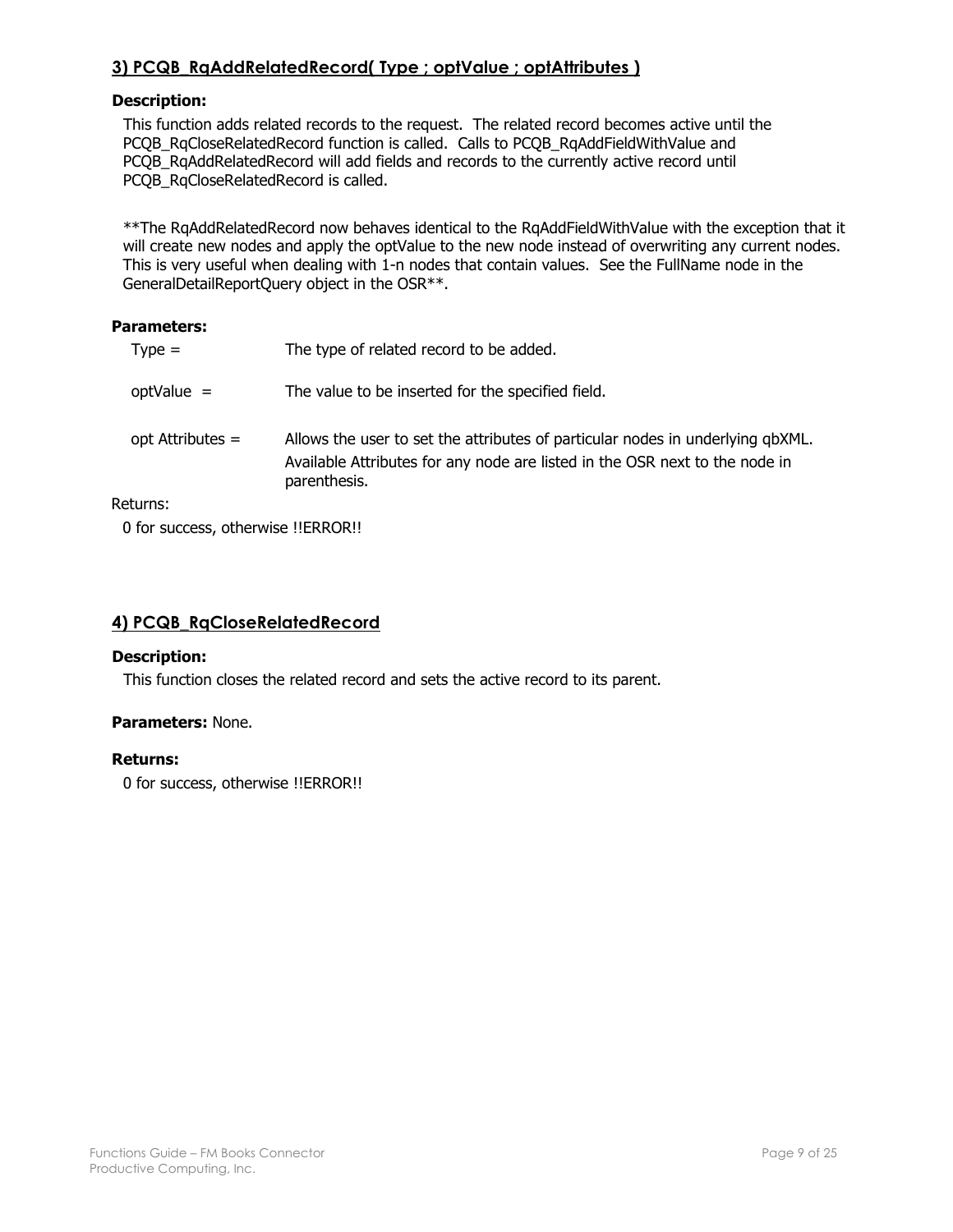## <span id="page-9-0"></span>**5) PCQB\_RqExecute ( optHideFMWindow ; optFilter ; optPath )**

## **Description:**

This function posts the request to QuickBooks. If the request is processed by QuickBooks a set of records will be created in a response and held in memory for parsing. If the request is not valid or some other error has occurred then an error is returned.

#### **Parameters:**

|             | optHideFMWindow = Optional - If this parameter = $\gamma$ " then the FileMaker Pro window is hidden<br>from the user until the function returns. A dialog is displayed in its place.<br>This should be used when execution takes longer than two (2) seconds. |
|-------------|---------------------------------------------------------------------------------------------------------------------------------------------------------------------------------------------------------------------------------------------------------------|
| optFilter = | Optional XPath string that will filter the response from QuickBooks.<br>If left empty or omitted, then the response is not filtered.                                                                                                                          |
| $optPath =$ | Optional absolute path where the response will be saved as a file. If empty or<br>omitted, then the response is not saved to a file.                                                                                                                          |

## **Returns:**

0 for success, otherwise !!ERROR!!

#### **Notes:**

On receiving a status code 530 response, function result will be "!!WARNING!!". Response will still be processed as though a "0" result is received.

## <span id="page-9-1"></span>**6) PCQB\_RqUseXML( XMLText ; optIsPath)**

#### **Description:**

The FM Books Connector uses XML to communicate with QuickBooks. The several functions offered by the plug-in are used to create the qbXML requests. In some scenarios the end user might want to use predefined qbXML requests. This function allows the user to pass a pre-defined qbXML request to the plug-in.

## **Parameters:**

 $XMLText =$  The entire  $XML$  text that will be used as the request or a path to an  $XML$  file.

optIsPath = Optional Boolean value indicating if XMLText is a path to a file or if XMLText contains actual XML data. Default value is false.

## **Returns:**

0 for success, otherwise !!ERROR!!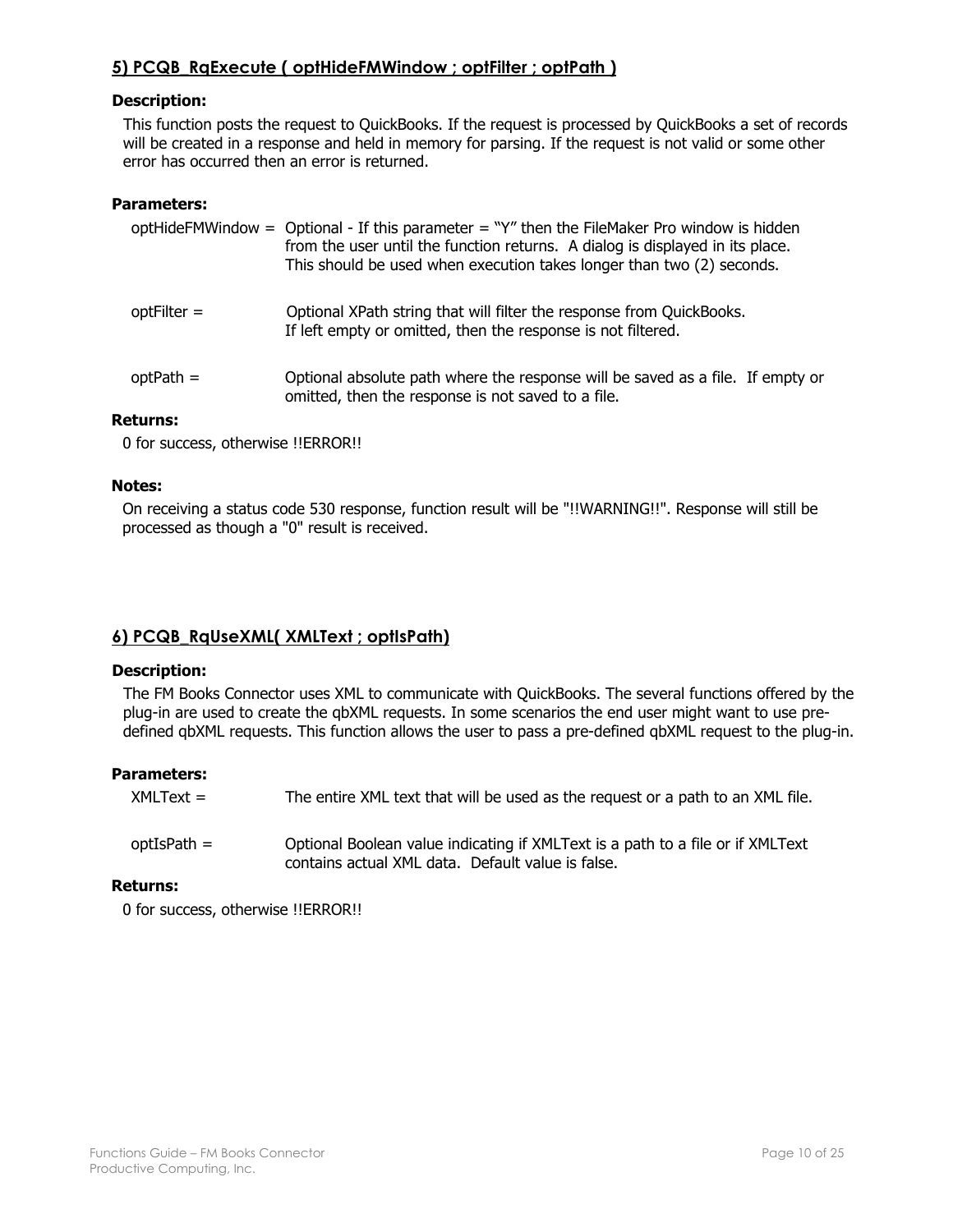## <span id="page-10-0"></span>**7) PCQB\_RqAddRequestToBatch**

## **Description:**

This function adds the current request in memory to the batch queue. Once added, the request will be "closed" to editing, meaning that it cannot be defined any further without first clearing the batch queue and starting again. Requests are added in queue order: the first request in is the first request to be executed, and after execution, the first request matches with the first response in the response batch queue.

## **Parameters:**

None

#### **Returns:**

0 for success, otherwise !!ERROR!!

#### **Notes:**

The batch only holds up to 10 records. After that point, PCQB\_RqExecute should be called and the results handled, before the next batch is submitted. This is to avoid buffer overflow and help manage resource consumption by the plug-in.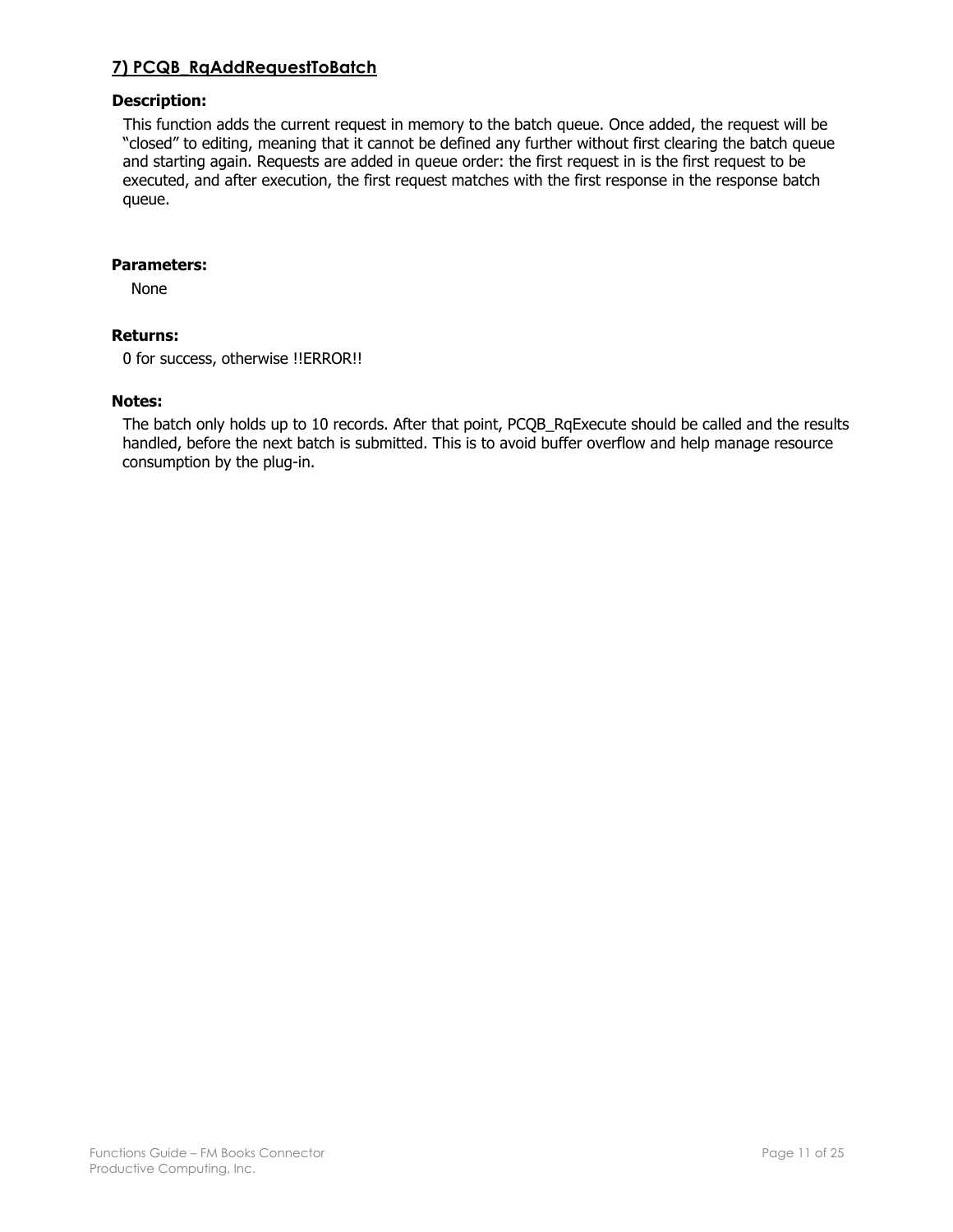## <span id="page-11-1"></span><span id="page-11-0"></span>**C. Response Functions**

#### **1) PCQB\_RsOpenFirstRecord**

#### **Description:**

Since a response may include several records it is necessary to be able to iterate through these records. This function will access the first record in the response. Use PCQB\_RsOpenNextRecord to iterate through the rest of the records in the response.

## **Parameters:** None.

#### **Return Values:**

0 for success, 'End' if there are no records in the response, or !!ERROR!!

## <span id="page-11-2"></span>**2) PCQB\_RsOpenNextRecord**

#### **Description:**

This function opens the sibling record of the current record, or the next record in the response. The record becomes the active record for reading.

#### **Parameters:** None.

#### **Returns:**

0 for success, 'End' if there are no more records in the response, or !!ERROR!!

## <span id="page-11-3"></span>**3) PCQB\_RsGetFirstFieldValue( QBFieldName )**

#### **Description:**

Returns the value stored in the first field with the name specified by Name

#### **Parameters:**

QBFieldName = The name of the field from which to retrieve the value. See the 'OSR' for valid field names.

#### **Returns:**

The value stored in the field or !!ERROR!!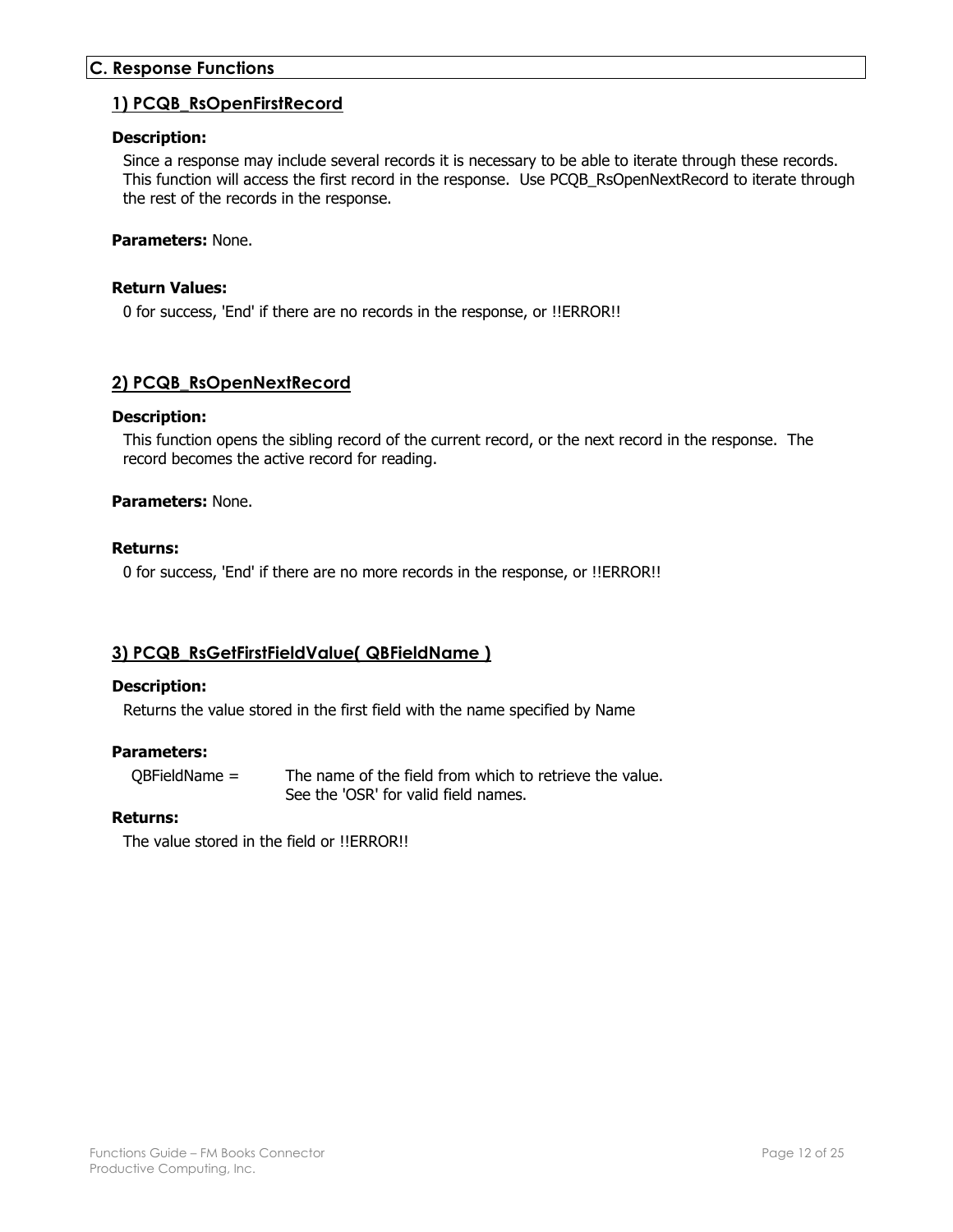## <span id="page-12-0"></span>**4) PCQB\_RsGetAttribute( AttributeName )**

## **Description:**

This function returns the attribute from a response XML element (such as a field or related record). Attributes are specified as key=value properties within the brackets of an XML element.

#### **Parameters:**

AttributeName = Name of the XML attribute to retrieve

#### **Returns:**

Value of the attribute, or "!!ERROR!!" for error

#### **Notes:**

Attributes are key-value pairs, adding context or details about a given element. Not every XML element has an attribute. Below is an example of an attribute, using a Report-type response:

<ColDesc colID="1" datatype="dtSTRTYPE">

<ColTitle titleRow="1" value="Account"/> <ColTitle titleRow="2" value="Name"/>

</ColDesc>

To access the inner attributes of an element, the plug-in would need to first get into the context of the element in question, and then extract the attribute. This would be performed as follows, using the above XML:

PCQB\_RsOpenFirstRelatedRecord( "ColDesc" )

PCQB\_RsGetAttribute( "colID" )

PCQB\_RsGetAttribute( "datatype" )

PCQB\_RsCloseRelatedRecord

It is important to note that even if a field is not a related record, it can still be entered into via the RsOpenFirstRelatedRecord function, and doing so is needed when trying to access the inner attribute data.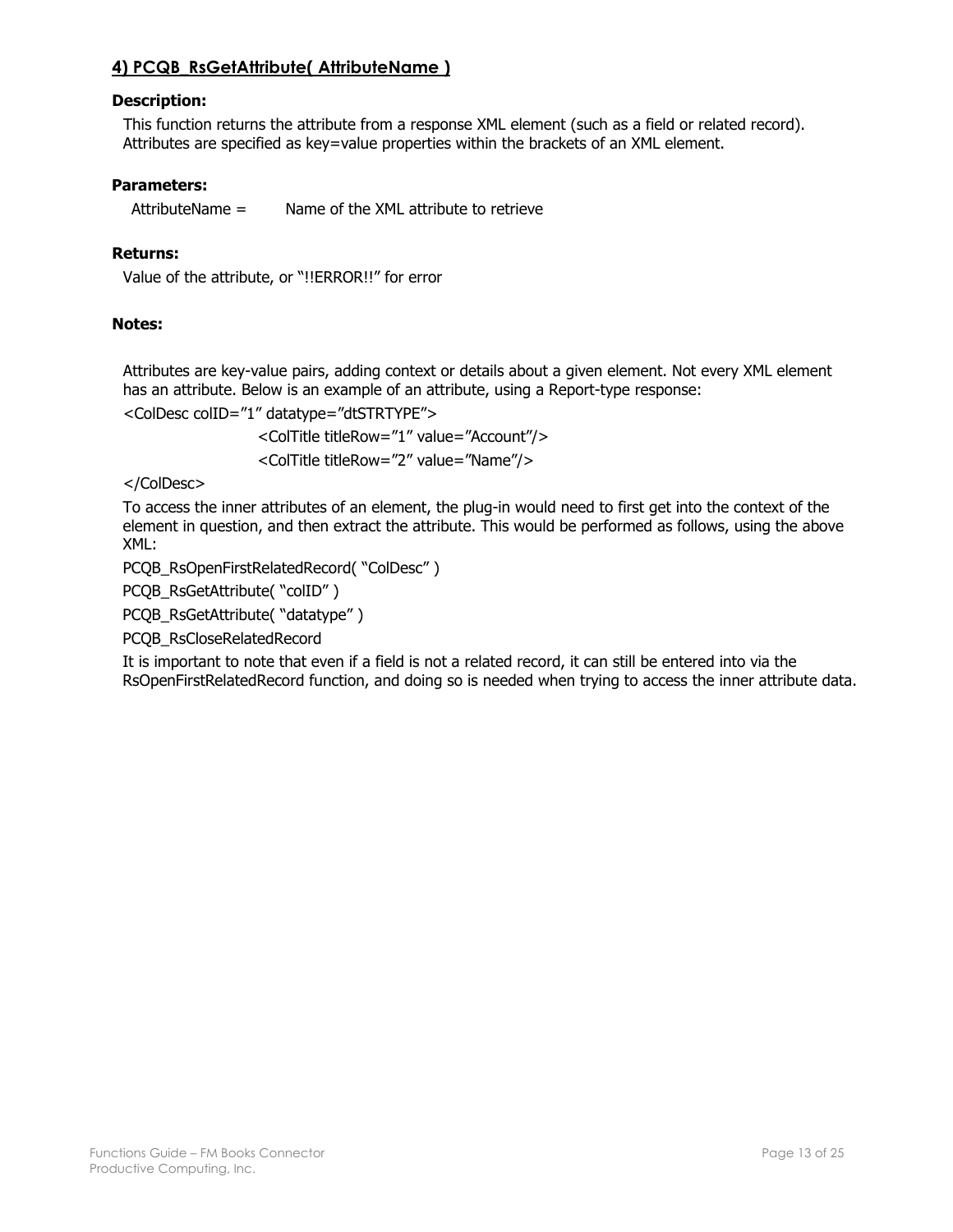## <span id="page-13-0"></span>**5) PCQB\_RsGetResponseAttribute( AttributeName )**

#### **Description:**

This function returns the value of the attribute from a QBXML response, specifically focusing on the details of the primary response element. This function is useful in extracting information about the status, any error messages, as well as for use in pagination.

## **Parameters:**

AttributeName = Name of the XML response attribute to retrieve

#### **Returns:**

Value of the attribute, or "!!ERROR!!" for error

## **Notes:**

Below is an example of a response XML document with response attribute information specified:

<?xml version="1.0"?>

<QBXML>

<QBXMLMsgsRs>

```
<AgingReportQueryRs statusCode="0" statusSeverity="Info" statusMessage="Status OK">
```
<ReportRet>

- <ReportTitle>A/R Aging Summary</ReportTitle>
- <ReportSubtitle>As of December 15, 2019</ReportSubtitle>
- <ReportBasis>Accrual</ReportBasis>
- <NumRows>52</NumRows>

…

The attributes "statusCode", "statusSeverity" and "statusMessage" are response attributes. Other response attribute values commonly found in QBXML responses are:

-iterator

-iteratorID

-iteratorRemainingCount

-requestID

-retCount

-statusCode

-statusSeverity

-statusMessage

## <span id="page-13-1"></span>**6) PCQB\_RsOpenFirstRelatedRecord( Type )**

#### **Description:**

This function sets the active record to the first record of the specified type.

#### **Parameters:**

| $Type =$ | The type of related record to open.              |
|----------|--------------------------------------------------|
|          | See the 'OSR' for valid Types aka Element Names. |

## **Returns:**

0 for success or !!ERROR!!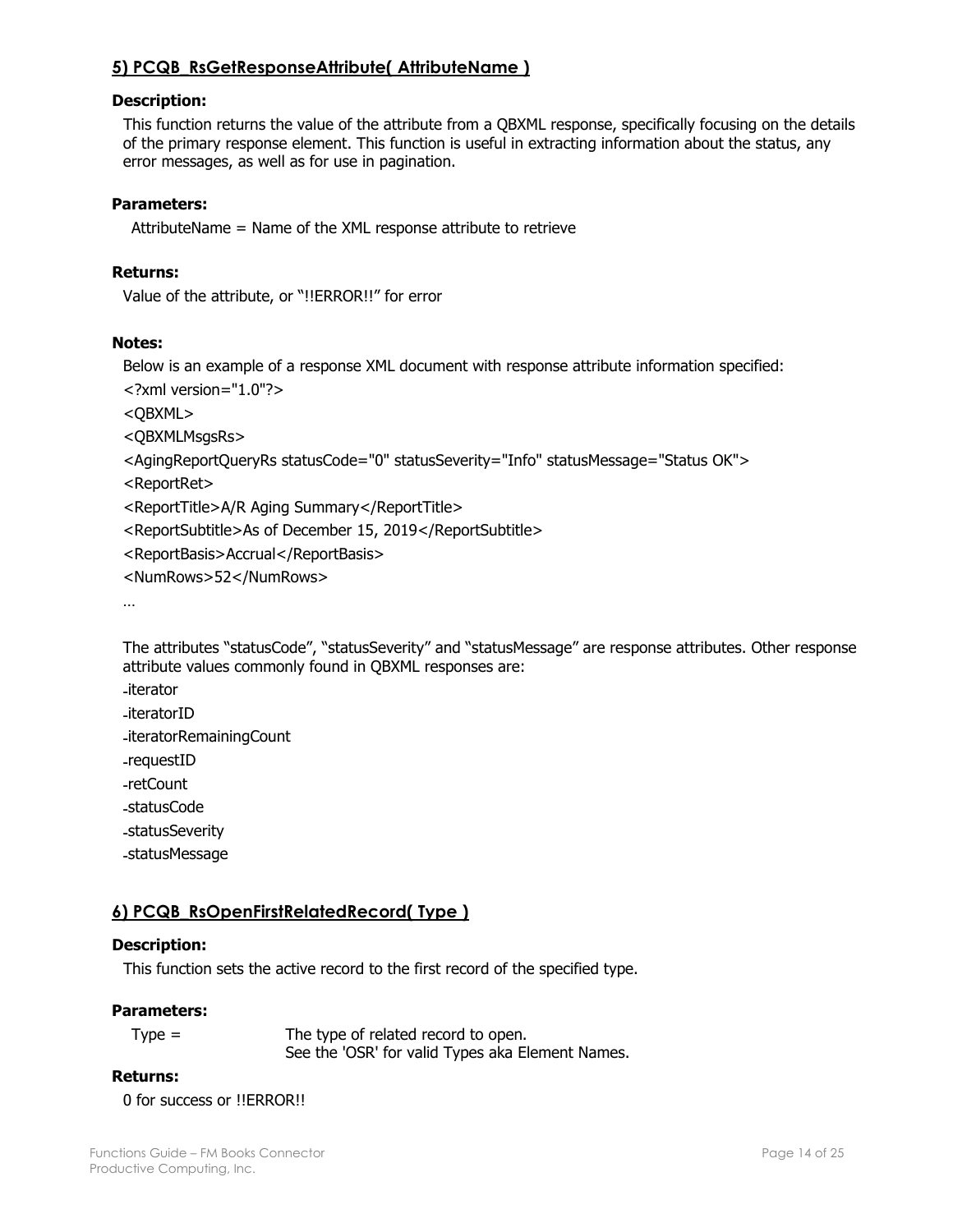## <span id="page-14-0"></span>**7) PCQB\_RsOpenNextRelatedRecord**

## **Description:**

This function opens the sibling record of the current record, or the next related record. The record becomes the active record for reading.

#### **Parameters:** None.

#### **Returns:**

0 for success, 'End' if there are no more records in the response, or !!ERROR!!

## <span id="page-14-1"></span>**8) PCQB\_RsCloseRelatedRecord**

#### **Description:**

This function closes the related records and returns to the parent record. The parent becomes the active record and is available for parsing using the several Response functions.

#### **Parameters: none**

#### **Returns:**

0 on success or !!ERROR!!.

## <span id="page-14-2"></span>**9) PCQB\_RsUseXML( XML ; optIsPath ; optFilter )**

#### **Description:**

The FM Books Connector uses XML to communicate with QuickBooks. Several functions offered by the plug-in are used to create the qbXML requests. In some scenarios the user might want to use pre-defined qbXML requests. This function allows the user to pass a pre-defined qbXML response to the plug-in.

For example: This function is used to load a valid response from QuickBooks into the parser. Once the response is loaded in the parser, it is available to the other PCQB\_RsXXXX functions.

#### **Parameters:**

| $XML =$       | The entire XML text that will be used as the request or path to XML file.                                                             |
|---------------|---------------------------------------------------------------------------------------------------------------------------------------|
| $optIsPath =$ | Optional Boolean value indicating if XML Text is a path to a file or if XML Text<br>contains actual XML data. Default value is false. |
| $optFilter =$ | Optional XPath string that will filter the response from QuickBooks. If left<br>empty or omitted the response is not filtered.        |

## **Returns:**

0 on success or !!ERROR!!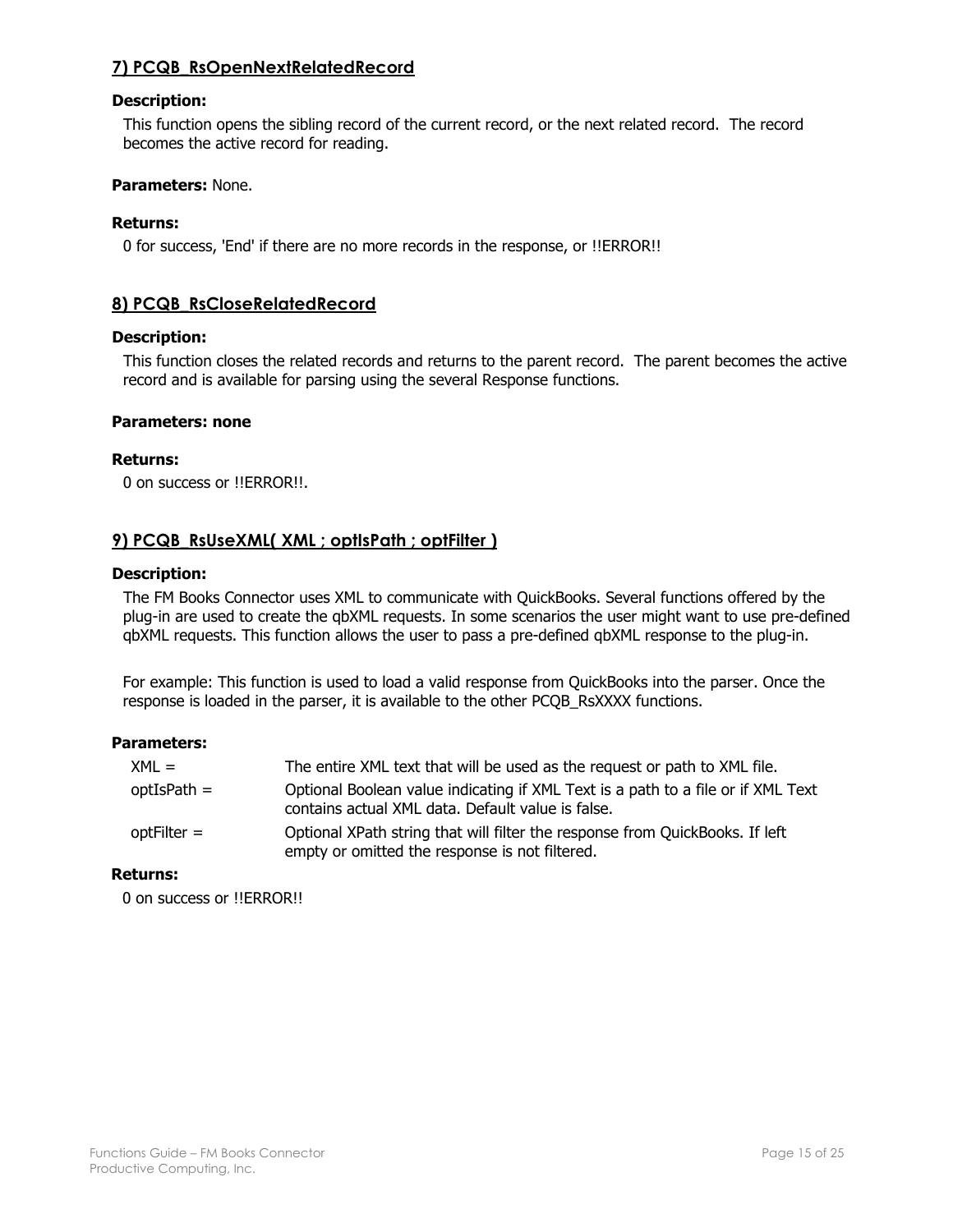## <span id="page-15-0"></span>**10) PCQB\_RsOpenFirstBatchRecord**

## **Description:**

This function opens the first response record after executing a batch of requests. If the plug-in's last call to PCQB\_RqExecute processed a batch request queue, the function will load the first response into memory for access with the other Response functions.

#### **Parameters:**

None

## **Returns:**

0 on success or !!ERROR!!

## <span id="page-15-1"></span>**11) PCQB\_RsOpenNextBatchRecord**

#### **Description:**

This function opens the next response record in the response queue, loading it into memory for access with the other Response functions.

#### **Parameters:**

None

## **Returns:**

0 on success or !!ERROR!!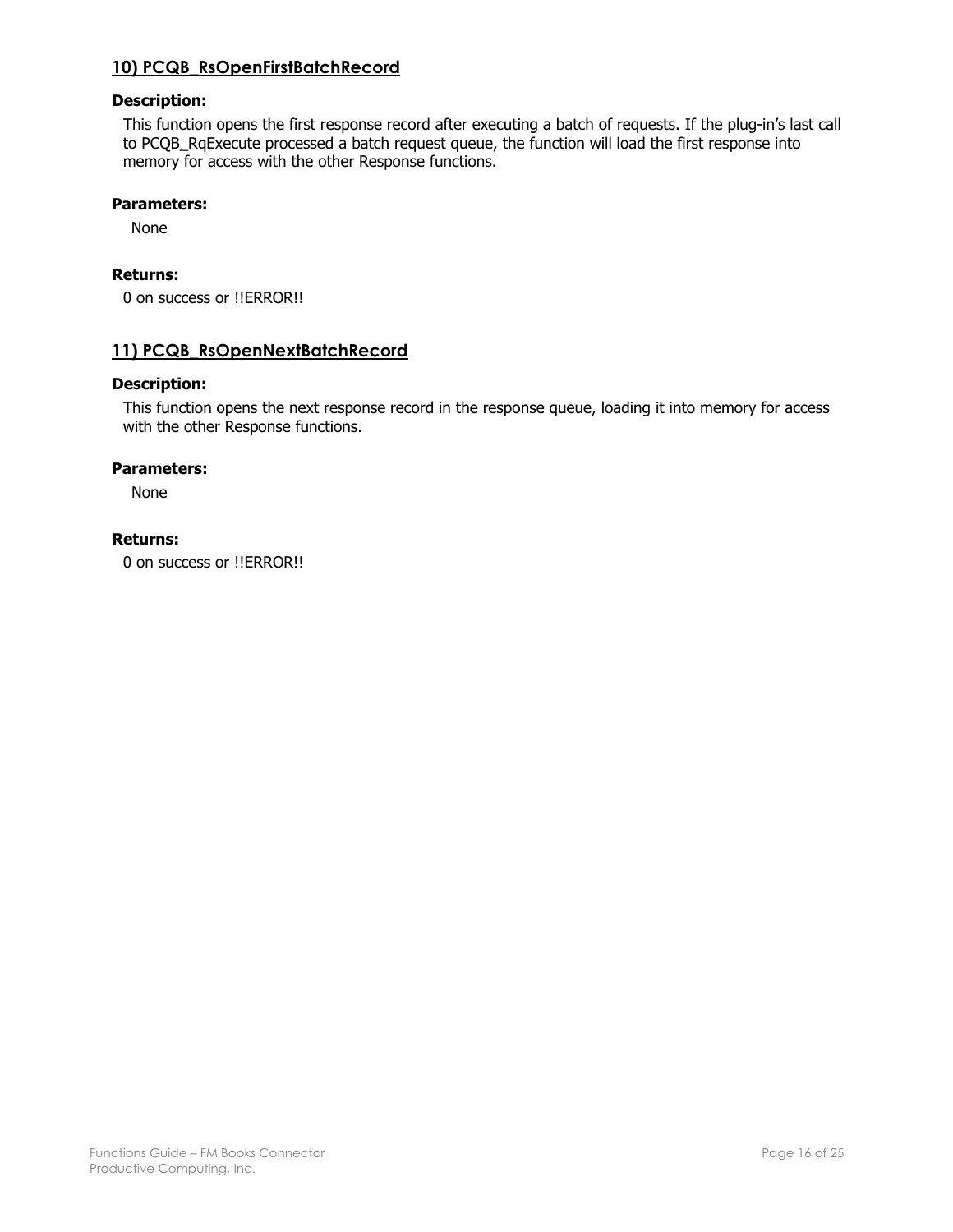## <span id="page-16-0"></span>**D. Other Functions**

<span id="page-16-1"></span>These functions are primarily for debugging purposes.

## **1) PCQB\_SGetXML( Type ; optPath )**

## **Description:**

This function returns the request or response XML text in its entirety.

#### **Parameters:**

| $Type =$ | Either "Request" to get the current request text, "Response" to get the   |
|----------|---------------------------------------------------------------------------|
|          | response text, "BatchRequests" to get the list of requests for the batch  |
|          | operation, or "BatchResponses" to get the list of responses for the batch |
|          | operation.                                                                |

optPath = Optional absolute path where the XML will be saved as a file. If omitted then the XML is not saved to a file.

#### **Returns:**

The XML text or !!ERROR!!

## <span id="page-16-2"></span>**2) PCQB\_SGetStatus**

#### **Description:**

This function is used to retrieve a verbose explanation of errors. Immediately after an error is returned please call PCQB\_SGetStatus to obtain a full description of the error. This function returns the message associated with the last error. The status is used to identify errors in the request or the processing of requests. The text returned by this function helps the user to troubleshoot script or logic failures.

## **Parameters:** None.

#### **Returns:**

This function returns a description of the last error to occur.

#### **Notes:**

PCQB\_SGetStatus will return the proper error result. Code: 530 Severity: Warning Message: <message from QB detailing what caused the 530 response>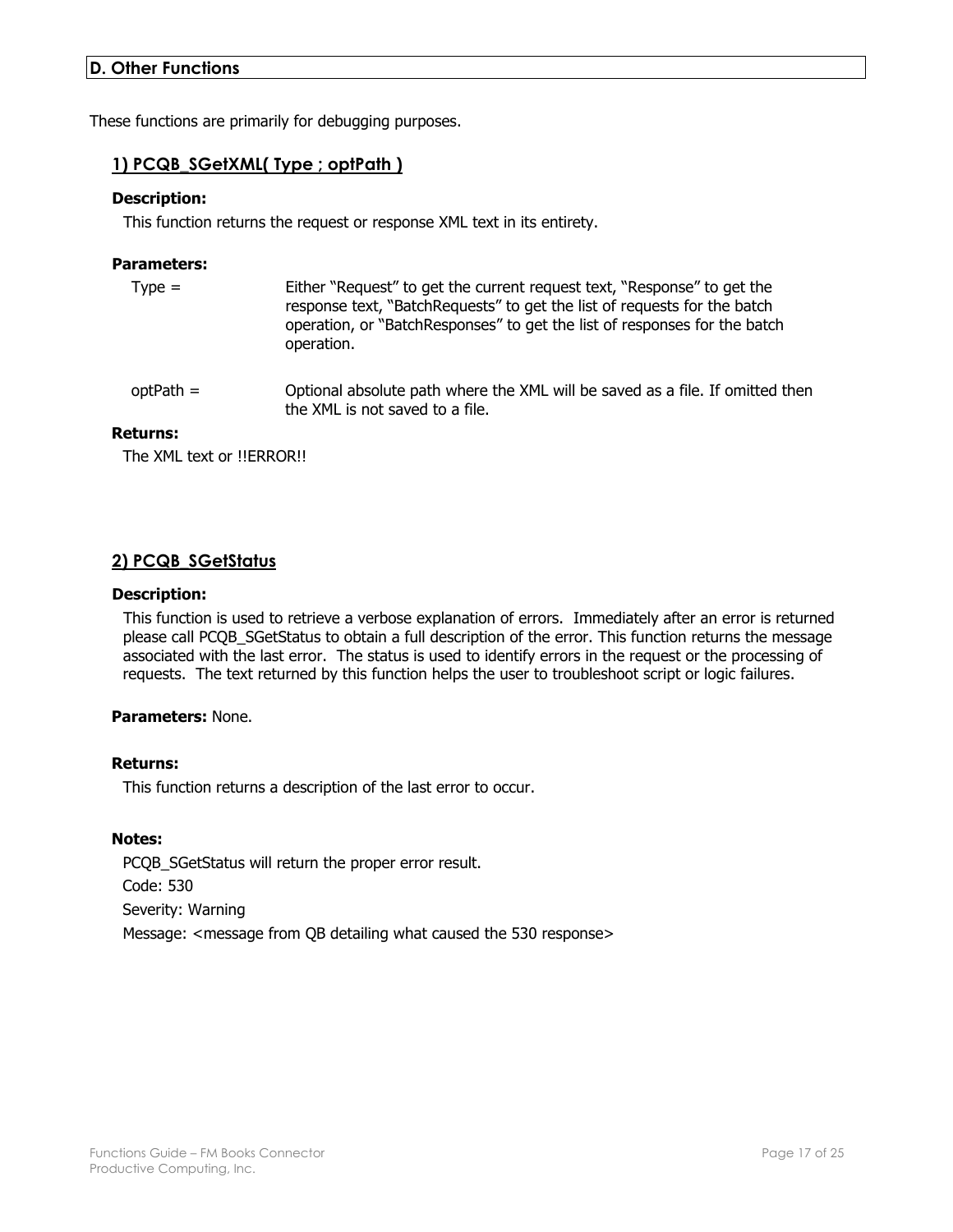## <span id="page-17-0"></span>**3) PCQB\_SFormatString( String ; qbType )**

## **Description:**

This function returns the String parameter properly formatted for use with the desired qbType.

This function is used to format a string for use with a specific QuickBooks field type. The function returns the exact same value that will be used with the PCQB\_RqAddFieldWithValue function.

## **Parameters:**

| String =   | The value to be formatted.<br>"Response" to get the response text.                                                                                                                                                                              |
|------------|-------------------------------------------------------------------------------------------------------------------------------------------------------------------------------------------------------------------------------------------------|
| $qbType =$ | The qbXML /QuickBooks type for which the string will be formatted.<br>Acceptable values are: BOOLTYPE, DATETYPE, DATETIMETYPE, QUANTYPE,<br>PERCENTTYPE, PRICETYPE, AMTTYPE, INTTYPE, TIMEINTERVALTYPE,<br>STRTYPE, TEXT, TIME, DATE, INTERVAL. |

\*\*The values "TEXT", "TIME", "DATE" and "INTERVAL" convert the first parameter FROM QuickBooks format to FileMaker format instead of converting from FileMaker to QuickBooks format.\*\*

#### **Returns:**

The string properly formatted for the desired qbType or !!ERROR!!. An empty string is returned for empty values passed to the function as the first parameter.

## <span id="page-17-1"></span>**4) PCQB\_ValidateRequests( bParam )**

#### **Description:**

This function toggles the validation of XML by the plug-in on PCQB RgExecute.

## **Parameters:**

bParam = Boolean value to toggle validation.

## **Returns:**

0 for success, otherwise !!ERROR!!.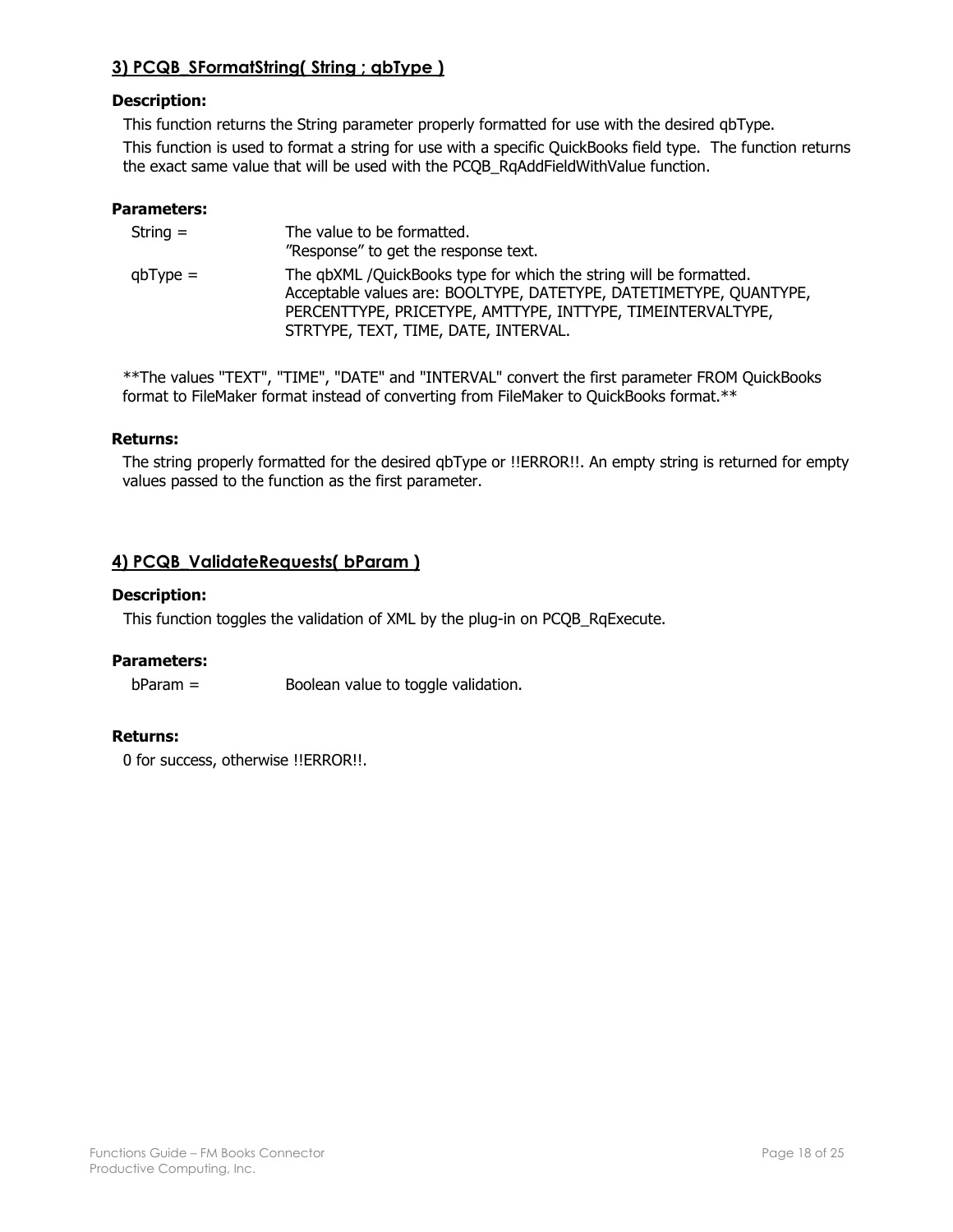## <span id="page-18-0"></span>**5) PCQB\_SClearBatchQueue( Type )**

## **Description:**

This function clears the specified batch queue, emptying it of requests or responses. We advise calling this function at the end of any batch process, as it will ensure that there will be no record creep between batch operations.

#### **Parameters:**

Type = Either "Requests", "Responses", or "Both". If left blank, default value will be "Both".

#### **Returns:**

0 for success, otherwise !!ERROR!!.

## <span id="page-18-1"></span>**6) PCQB\_SToggleApplyFilters( Boolean )**

#### **Description:**

This function will instruct the FM Books Connector plug-in to either apply (if Boolean is "True") or not apply (if Boolean is "False") the XML special character filter whenever a field value is added to the QBXML request. By default, any value added to a QBXML request in memory will have any characters that are considered "special characters" by XML standards escaped (as though this function was called with a Boolean value of "True"). Disabling the special character filter can be a useful way to troubleshoot instances where users are encountering "double-escaped" characters, such as "&" or """ in QuickBooks.

#### **Parameters:**

Boolean = Boolean value. Either "True" to apply the filter or "False" to not apply the filter.

#### **Returns:**

0 for success, otherwise "!!ERROR!!"

#### **Notes:**

This function must be called before any call to PCQB\_RqAddFieldWithValue in order for the filter settings to be applied. It is advised that if this function is necessary, it should be called upon opening the solution.

Example: If we have a field "Name" with a value of "John & James Shop" and the special character filter is being applied, the corresponding XML would read: <Name>John & amp; James Shop</Name>. If special character filtering is NOT being applied, the corresponding MXL would read: <Name>John & James Shop</Name>.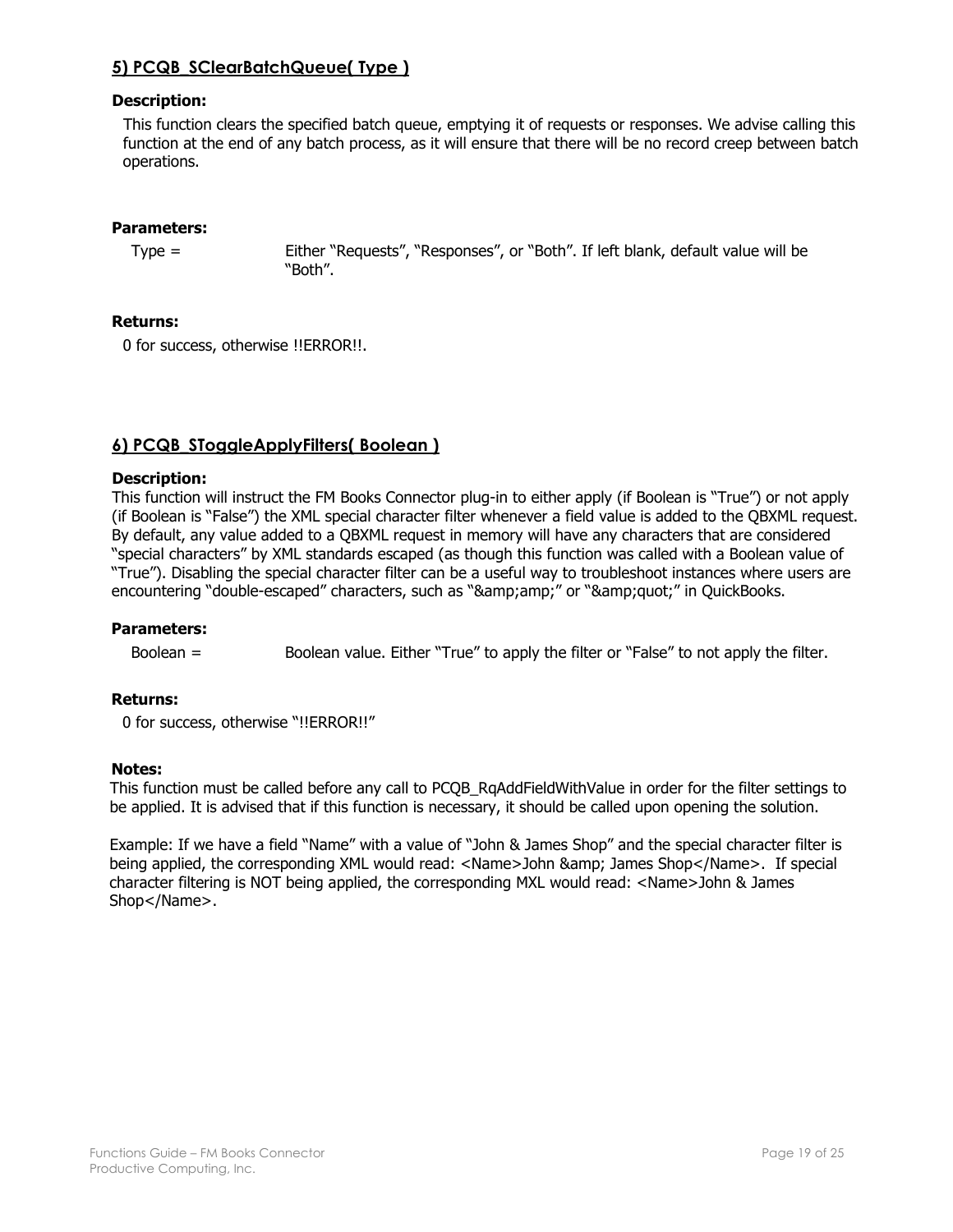## <span id="page-19-0"></span>**E. Registration Functions**

<span id="page-19-1"></span>The plug-in offers the following functions for registration and plug-in checker purposes.

## **1) PCQB\_GetOperatingMode**

## **Description:**

Used to identify the operating mode of the plug-in. Operating mode indicates if the plug-in has been properly registered.

## **Parameters:** None.

#### **Returns:**

"DEMO" for demo mode, "LIVE" for live mode, or "UNREGISTERED" for unregistered mode, or "EXPIRED" for expired mode after 2 hours or 30 days timeout.

## <span id="page-19-2"></span>**2) PCQB\_Register( ServerName ; ServerPort ; ServerPage ; LicenseID )**

#### **Description:**

The plug-in must be registered with Productive Computing, Inc. before use. This function registers the plug-in. The values for each of the parameters of this function are supplied by Productive Computing, Inc.

#### **Parameters:**

| ServerName        | $=$ | "licensing.productivecomputing.com" |
|-------------------|-----|-------------------------------------|
| <b>ServerPort</b> | $=$ | "ጸበ"                                |
| ServerPage        | $=$ | "/PCIReg/pcireg.php"                |
| LicenseID         | $=$ | "your license ID or "DEMO-FMBC"     |

## **Returns:**

0 for success, otherwise "-10" and an error message.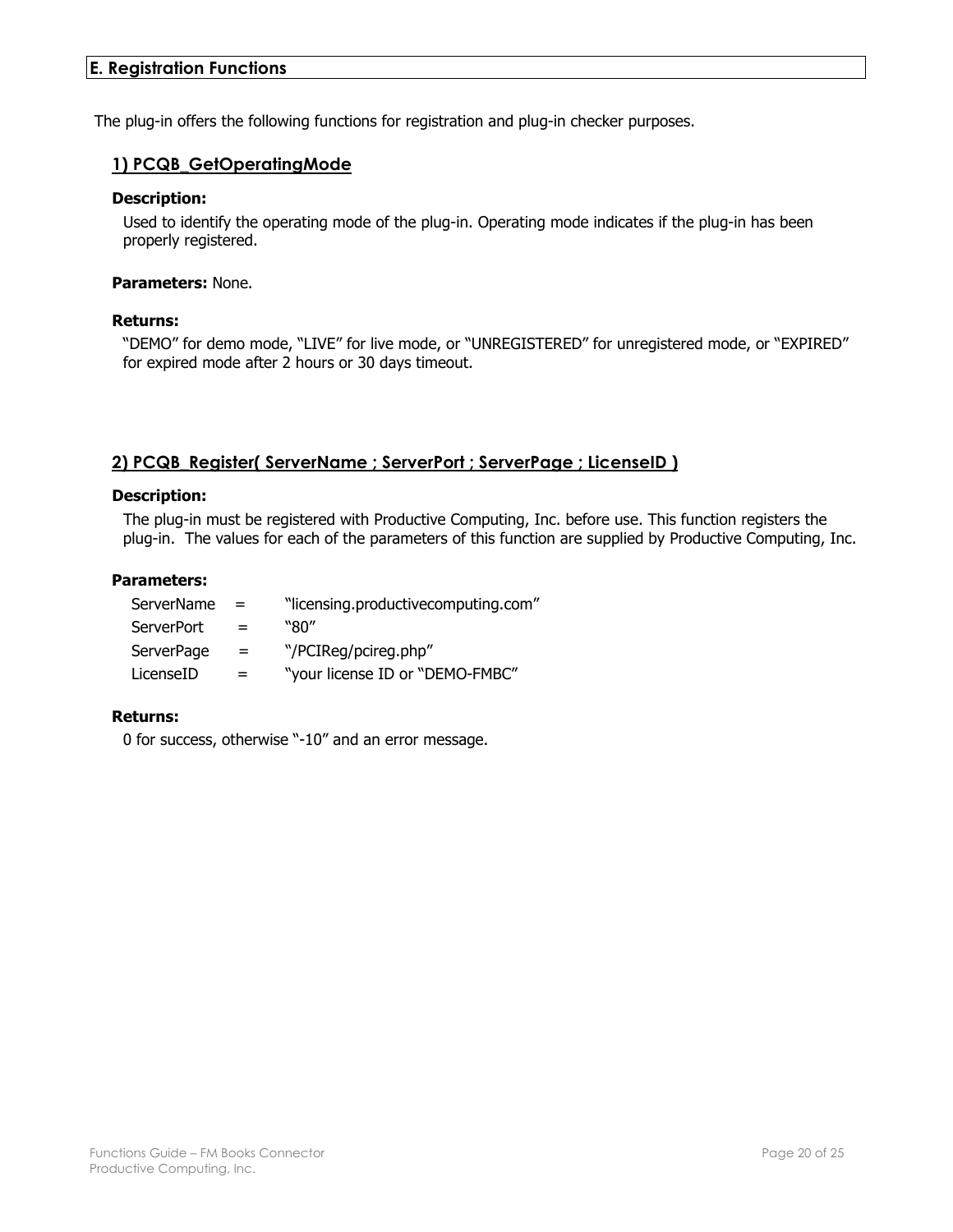## <span id="page-20-0"></span>**3) PCQB\_Version( Type )**

## **Description:**

Used to identify the product and product version installed on a machine.

## **Parameter:**

type = 'Short' or 'Long'.

The short version string includes only the version number of the plug-in. For example: "4.0.0.2".

The long includes the plug-in name and version number. For example: "FM Books Connector 4.0.0.2"

The default version string returned is short.

## **Returns:**

The version string and/or name of the plug-in.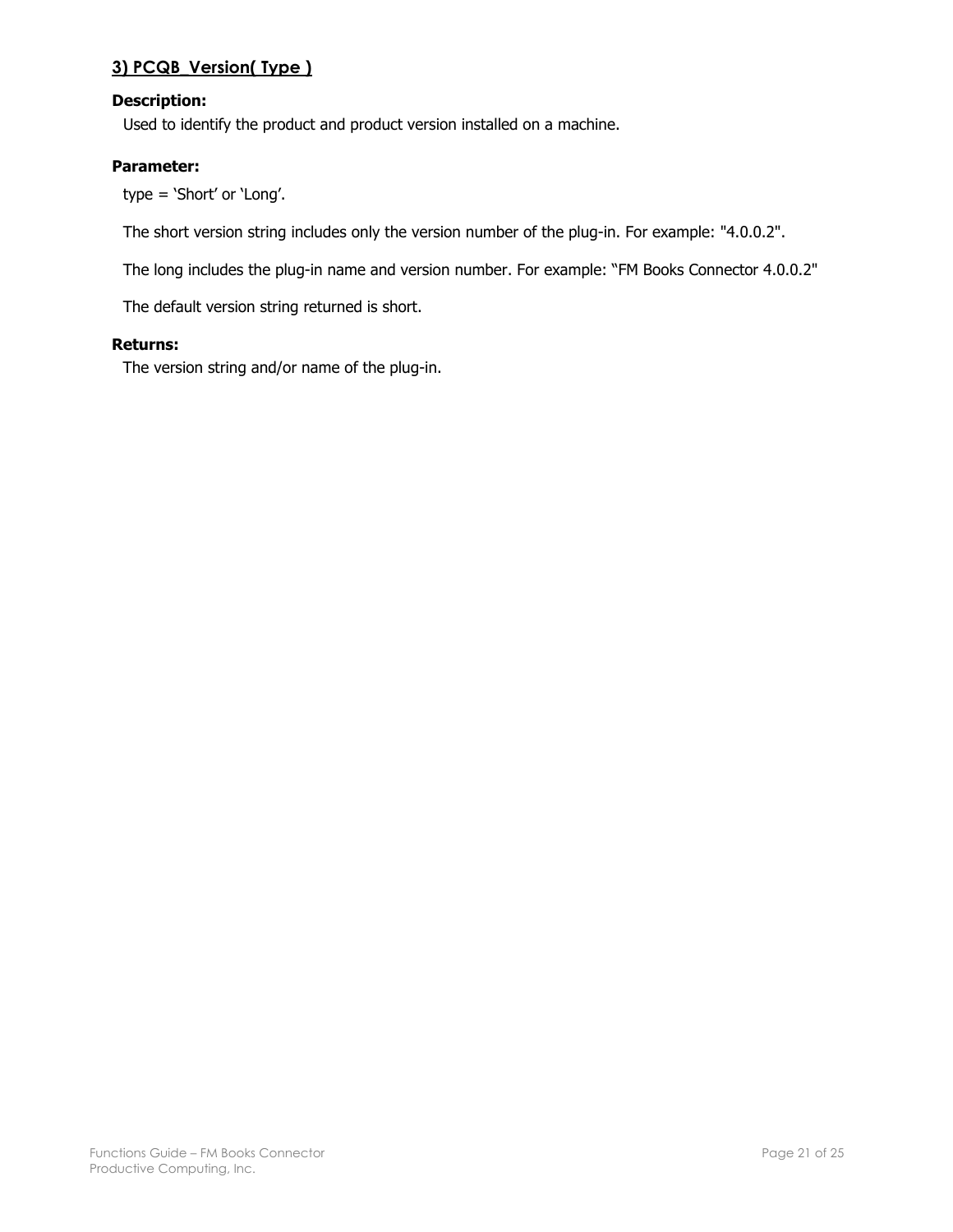## <span id="page-21-0"></span>**F. Z Functions (FileBooks Link Migration Functions)**

The following 'Z' functions were created for the sole purpose of migrating from FileBooks Link to FM Books Connector. These functions should only be used by developers who are following the procedures from the accompanying Migration Guide.

## <span id="page-21-1"></span>**1) PCQB\_ZCloseConnection**

#### **Description:**

Ends any session with QuickBooks and closes the connection to the QuickBooks application.

#### **Parameters:** None.

#### **Returns:**

0 on success otherwise !!ERROR!!

## <span id="page-21-2"></span>**2) PCQB\_ZDeleteFile( FilePath )**

#### **Description:**

The function deletes a file on the local system.

#### **Parameters:**

FilePath = The path to the file to be deleted.

#### **Returns:**

0 for success, otherwise !!ERROR!!

## <span id="page-21-3"></span>**3) PCQB\_ZExecute( XPath ; qbXML ; optFilePath )**

#### **Description:**

The function posts the qbXML to QuickBooks as a request.

#### **Parameters:**

| XPath =       | Contains the XPath query to be applied to the desired XML.                                                                                                                                     |
|---------------|------------------------------------------------------------------------------------------------------------------------------------------------------------------------------------------------|
| qbXML =       | Valid gbXML formatted text.                                                                                                                                                                    |
| optFilePath = | Optional parameter indicating a file to save the results of the XPath guery. If<br>left empty (or if the final semicolon and parameter are omitted entirely) the<br>results will not be saved. |

## **Returns:**

On success the result of the XPath query applied to the response or the error string !!ERROR!!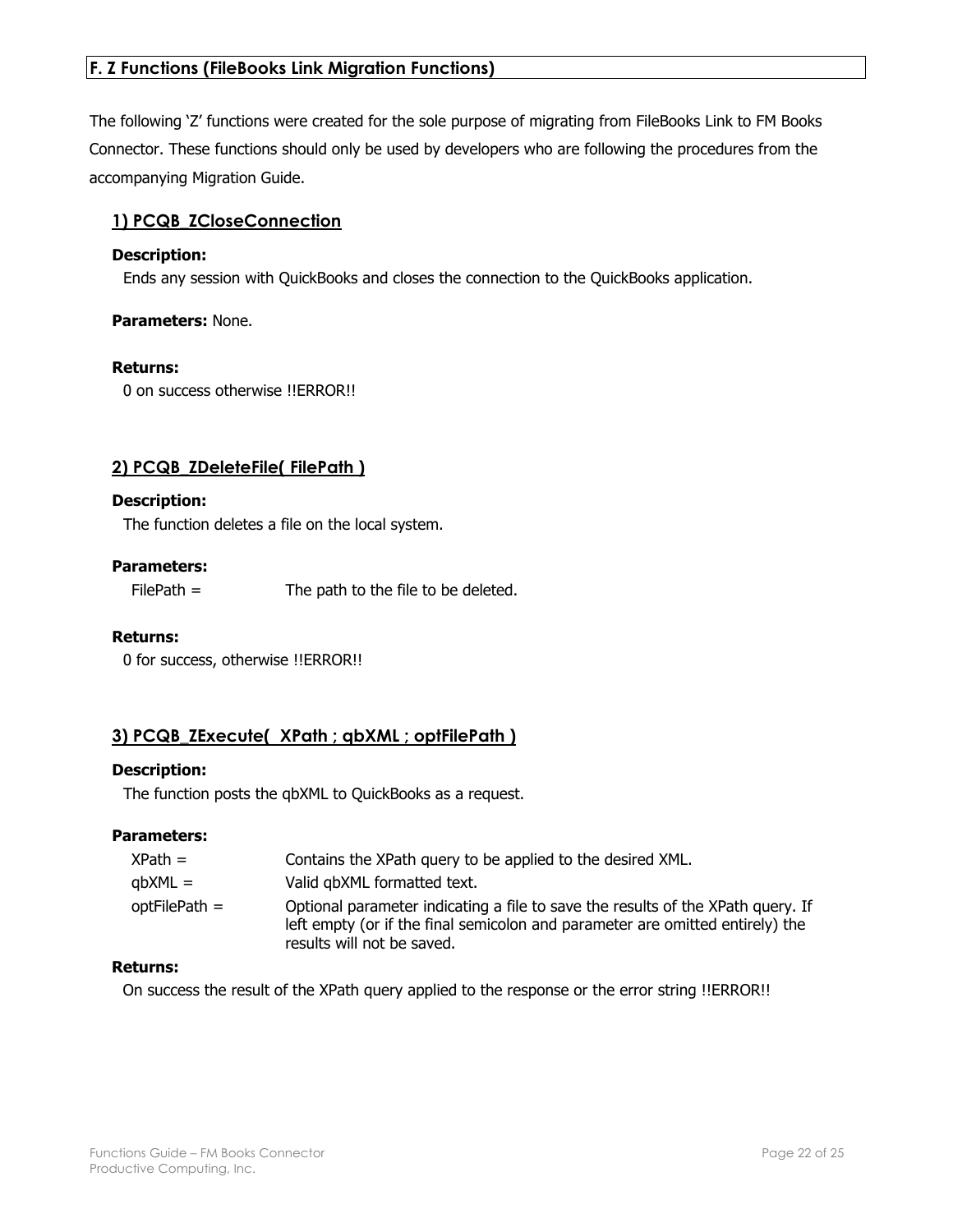## <span id="page-22-0"></span>**Description:**

The function modifies an existing QuickBooks record based on the parameters passed to the function. A query is performed to locate the record, then the modifications are applied to the found record.

#### **Parameters:**

| $XPath =$         | Contains the XPath query to be applied to the desired XML.                                                                                                                                                                                                     |
|-------------------|----------------------------------------------------------------------------------------------------------------------------------------------------------------------------------------------------------------------------------------------------------------|
| SearchCriteria =  | Contains XML fragments that will be applied to the search. For example, when<br>searching for a customer whose name is "Sample Customer", the text required<br>in the search criteria parameter would simply be, " <fullname>Sample<br/>Customer</fullname> ". |
| Object $=$        | Any object in QuickBooks that responds to the query request, such as Host,<br>Company, Customer, Invoice, and many more. See the appendix for available<br>objects.                                                                                            |
| Modifications $=$ | Contains XML fragments that will be applied to the record found by the Object<br>query. For example, when modifying the phone number the value for the<br>parameter would be " <phone>somePhoneNumber</phone> ".                                               |
| $optFilePath =$   | Optional parameter indicating a file to save the results of the XPath guery. If<br>left empty the results will not be saved.                                                                                                                                   |

## **Returns:**

The result of the XPath query or the error string !!ERROR!!

## <span id="page-22-1"></span>**5) PCQB\_ZParseXML( XML ; IsPath ; Xpath ; optFilePath )**

## **Description:**

The function returns the result of an XPath query applied to an XML document.

#### **Parameters:**

| $XML =$         | Contains the text of the XML document or a path to an XML document stored<br>on the local hard disk. This is the XML that will be queried with the XPath. |
|-----------------|-----------------------------------------------------------------------------------------------------------------------------------------------------------|
| $IsPath =$      | A Boolean operator indicating whether or not the XML argument is a path to a<br>file. A 'True' value indicates the XML argument is a path to a file.      |
| $XPath =$       | Contains the XPath query to be applied to the desired XML.                                                                                                |
| $optFilePath =$ | Optional parameter indicating a file to save the results of the XPath query. If<br>left empty the results will not be saved.                              |

## **Returns:**

The result of the XPath query or the error string !!ERROR!!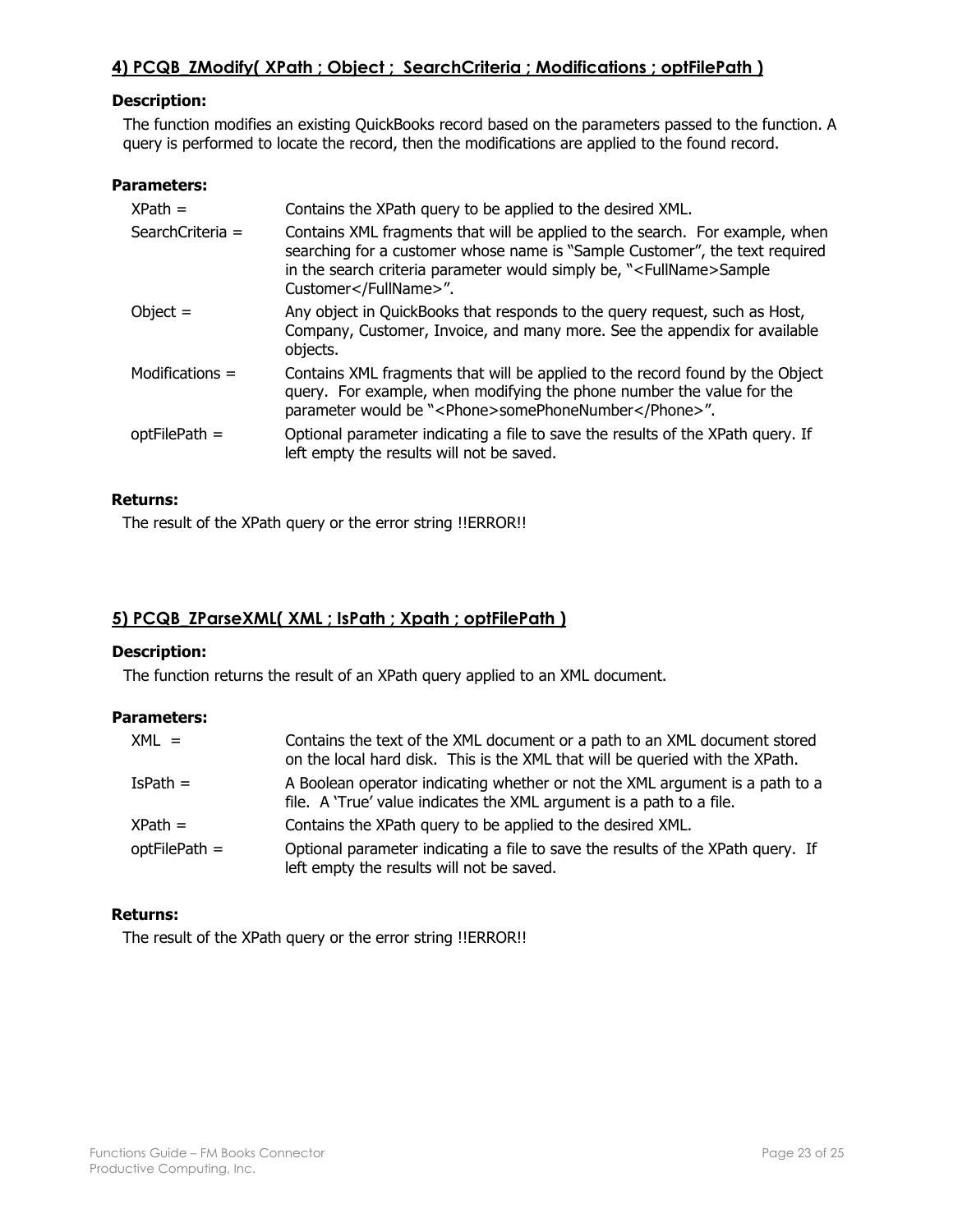## <span id="page-23-0"></span>**Description:**

The function queries QuickBooks for existing QuickBooks records based on the parameters passed to the function.

#### **Parameters:**

| $XPath =$           | Contains the XPath query to be applied to the desired XML.                                                                                                                                                                                                                                                                                                       |
|---------------------|------------------------------------------------------------------------------------------------------------------------------------------------------------------------------------------------------------------------------------------------------------------------------------------------------------------------------------------------------------------|
| optSearchCriteria = | Contains XML fragments that will be applied to the search. For example, when<br>searching for a customer whose name is "Sample Customer", the text required<br>in the search criteria parameter would simply be, " <fullname>Sample<br/>Customer</fullname> ". This parameter is optional and if omitted all records<br>matching the desired object are queried. |
| Object $=$          | Any object in QuickBooks that responds to the query request, such as Host,<br>Company, Customer, Invoice, and many more. See the appendix for available<br>objects.                                                                                                                                                                                              |
| optFilePath =       | Optional parameter indicating a file to save the results of the XPath query. If<br>left empty (or if the final semicolon and parameter are omitted entirely) the<br>results will not be saved.                                                                                                                                                                   |

## **Returns:**

On success the result of the XPath query applied to the response or the error string !!ERROR!!

## <span id="page-23-1"></span>**7) PCQB\_ZValidateXML( XML ; IsPath; optWellFormedOnly )**

#### **Description:**

This function validates the desired XML against the qbXML schema for the currently opened QuickBooks file.

## **Parameters:**

| $XML =$    | A string containing the desired qbXML or a path to the document containing<br>the desired gbXML                                                                                                                                     |
|------------|-------------------------------------------------------------------------------------------------------------------------------------------------------------------------------------------------------------------------------------|
| $IsPath =$ | A Boolean operator indicating whether or not the XML argument a path to a<br>file. A 'True' value indicates the XML argument is a path to a file.                                                                                   |
|            | optWellFormedOnly = Default value is False. Set it to True if you want to only test if the XML<br>passed to the function is well formed, leave it empty or set to False if you<br>want full validation against the QBXML templates. |

#### **Returns:**

0 if the desired XML is a valid qbXML document for use with the currently opened file or !!ERROR!!